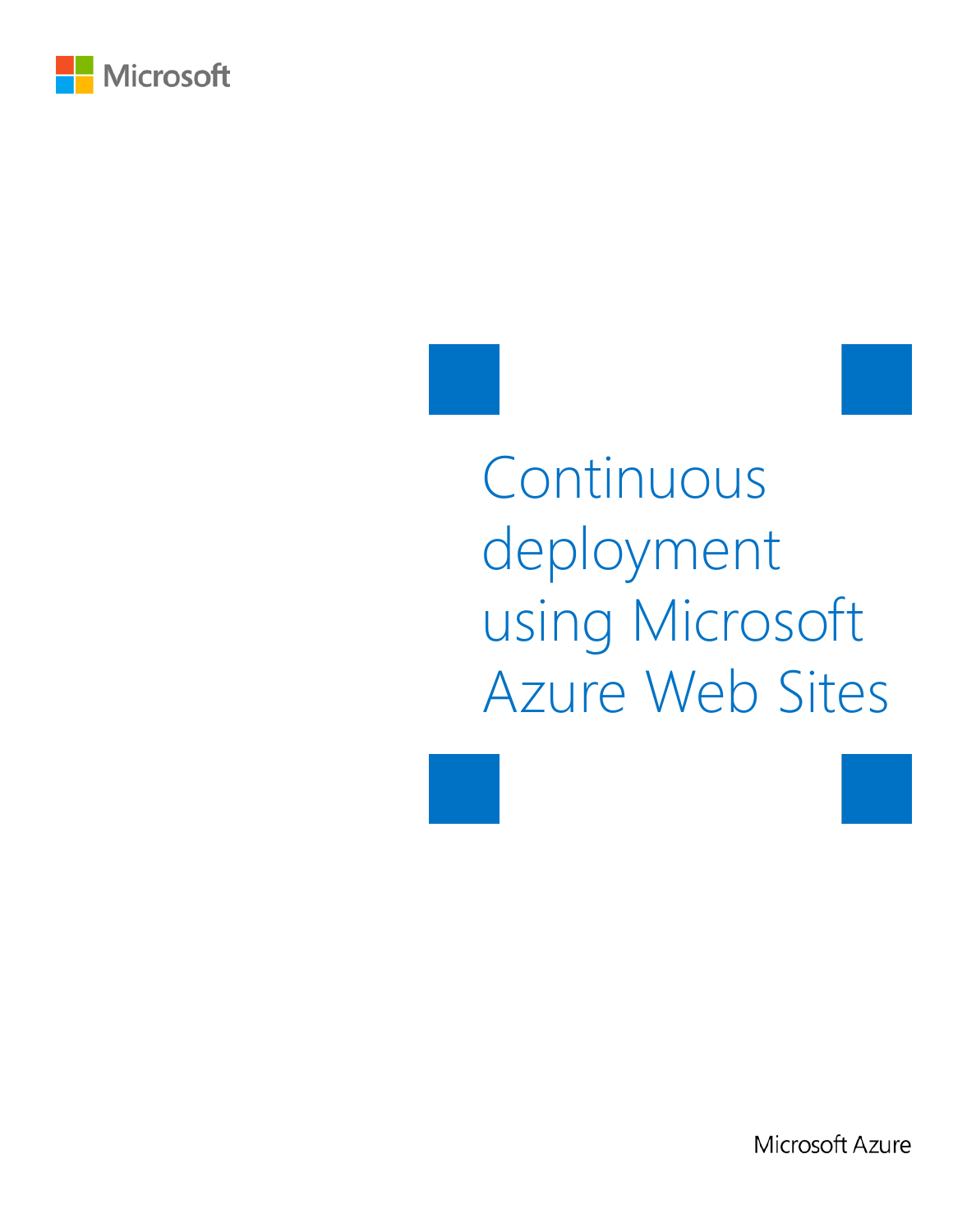# **Contents**

| Overview                                            |        |
|-----------------------------------------------------|--------|
| Deployment and release strategies                   | 5<br>5 |
| Deployment and release strategies for               |        |
|                                                     |        |
| Creating long-lived branches for releases 8         |        |
| A/B test releases.                                  |        |
|                                                     |        |
| Managing creation and configuration scripts for     |        |
| Building the deployment pipeline using Git 12       |        |
| Building the deployment pipeline using              |        |
| Swapping the production and staging                 | .18    |
| Scripting configuration and deployment              |        |
| on Microsoft Azure Web Sites19                      |        |
|                                                     |        |
|                                                     |        |
| Automating the creation and deletion of web sites20 |        |
|                                                     |        |
|                                                     |        |
|                                                     |        |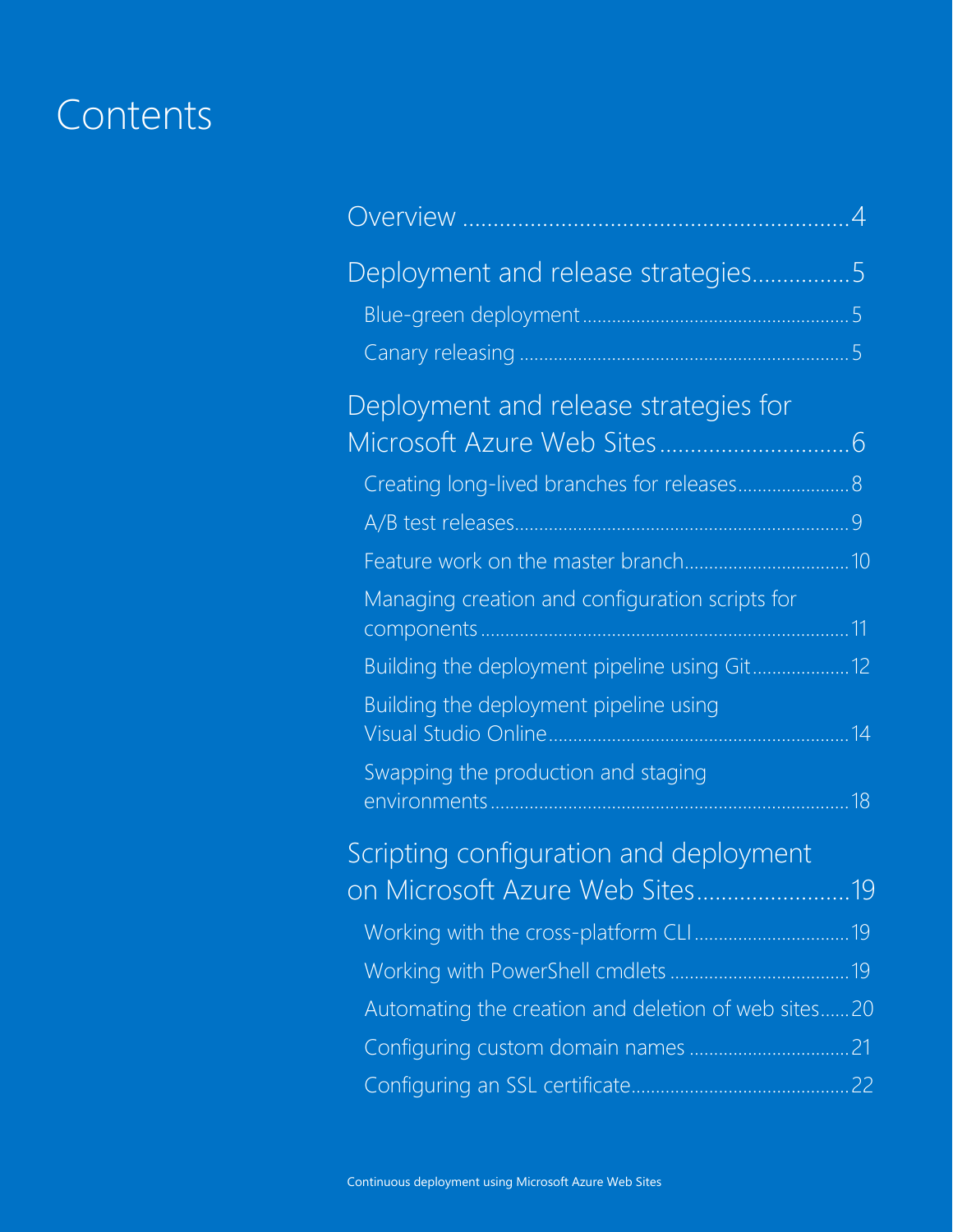| Configuring application settings and |    |
|--------------------------------------|----|
|                                      |    |
|                                      |    |
|                                      |    |
| Managing releases using the          |    |
|                                      |    |
|                                      |    |
|                                      |    |
|                                      |    |
|                                      | 34 |
|                                      | 34 |
|                                      |    |
|                                      | 35 |
|                                      |    |

© 2014 Microsoft Corporation. All rights reserved. This document is provided "as-is." Information and views expressed in this document, including URL and other Internet web site references, may change without notice. You bear the risk of using it. This document does not provide you with any legal rights to any intellectual property in any Microsoft product. You may copy and use this document for your internal, reference purposes. You may modify this document for your internal, reference purposes.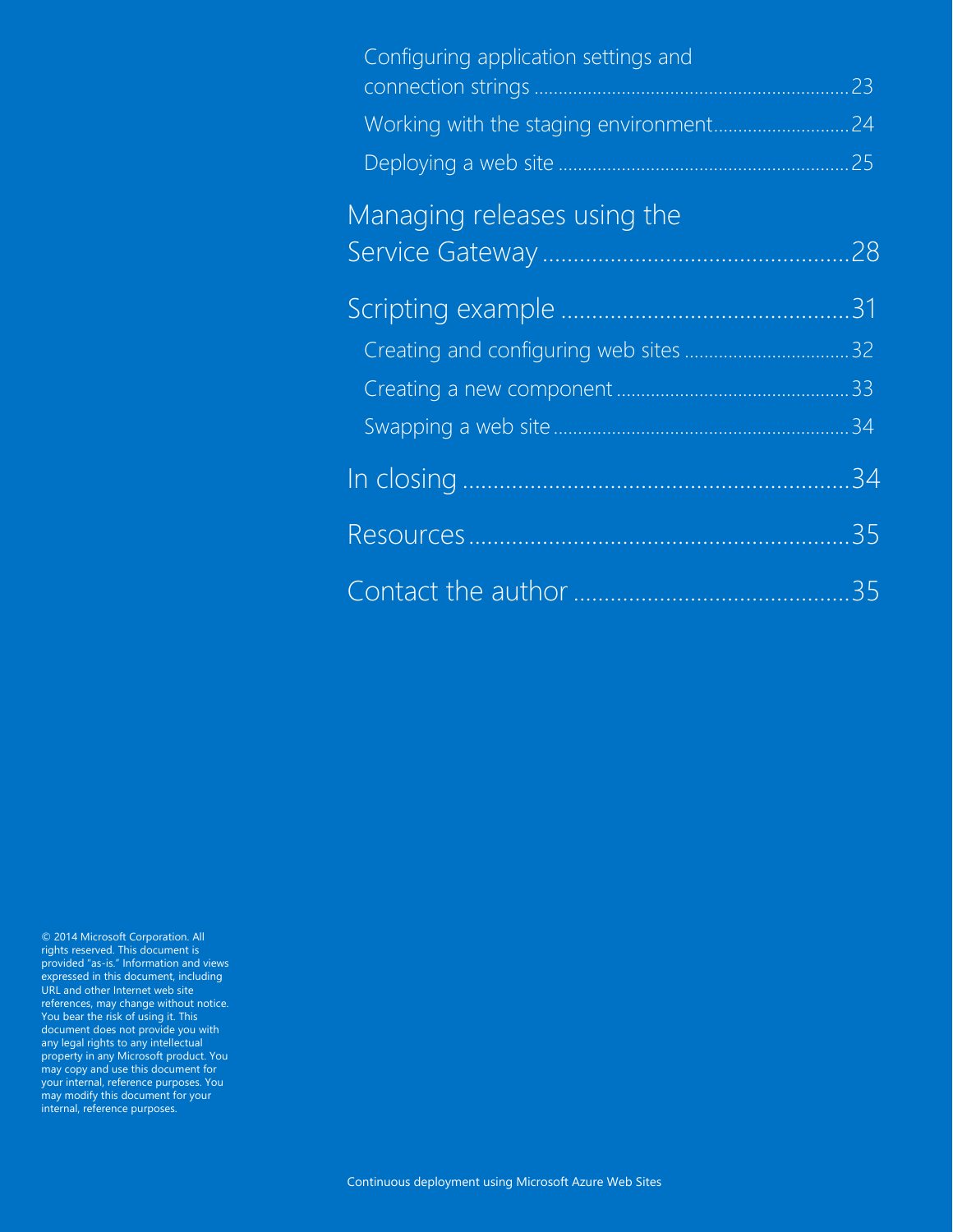### <span id="page-3-0"></span>Overview

Delivering a service instead of shipping software requires a cultural change in how development and operations teams interact. Namely, there has to be joint accountability to deliver the service level agreement (SLA) as one team. A central part of continuous delivery is automation: From checking in new code to building, testing, and deploying, automation is the key to continuously delivering a service. Gone are the days of the waterfall process, where the developer hands the code to the test department, which then hands it to the operations group. It is now one team that is responsible for developing, testing, and operating the service.

**This document discusses how to realize a continuous deployment pipeline using Microsoft Azure Web Sites. To successfully implement such an approach, deployment is the last step of the full delivery pipeline, which consists of configuration management, continuous integration, automated testing, and automated deployment.**

Because it focuses on how to implement continuous deployment, this document assumes that there is an automated configuration, build, and test environment already in place. For detailed information on these latter topics, I recommend reading *Continuous Delivery: Reliable Software Releases through Build, Test, and Deployment Automation* by Jez Humble and David Farley—a great book covering all aspects of continuous delivery and a definite must read!<sup>[1](#page-3-1)</sup>

This document covers the following topics as part of continuous deployment:

- **Deployment and release strategies**: Discusses common release and deployment strategies independent of the underlying technologies.
- **Deployment and release strategies for Microsoft Azure Web Sites**: Discusses in detail release and deployment strategies for Microsoft Azure Web Sites, as well as the use of Git and Microsoft Visual Studio Online.
- **Scripting the configuration and deployment of Microsoft Azure Web Sites**: Provides details on how to build an automated deployment pipeline using the Microsoft Azure Command Line Interface (CLI) and Windows PowerShell scripting.
- **Managing releases using the Service Gateway**: Introduces the Service Gateway to implement advanced release strategies.
- **Scripting example**: Provides a comprehensive example of the previously discussed topics.

 $\overline{a}$ 

<span id="page-3-1"></span><sup>1</sup> Jez Humble and David Farley, *Continuous Delivery: Reliable Software Releases through Build, Test, and Deployment Automation*, Addison-Wesley Professional, August 2010.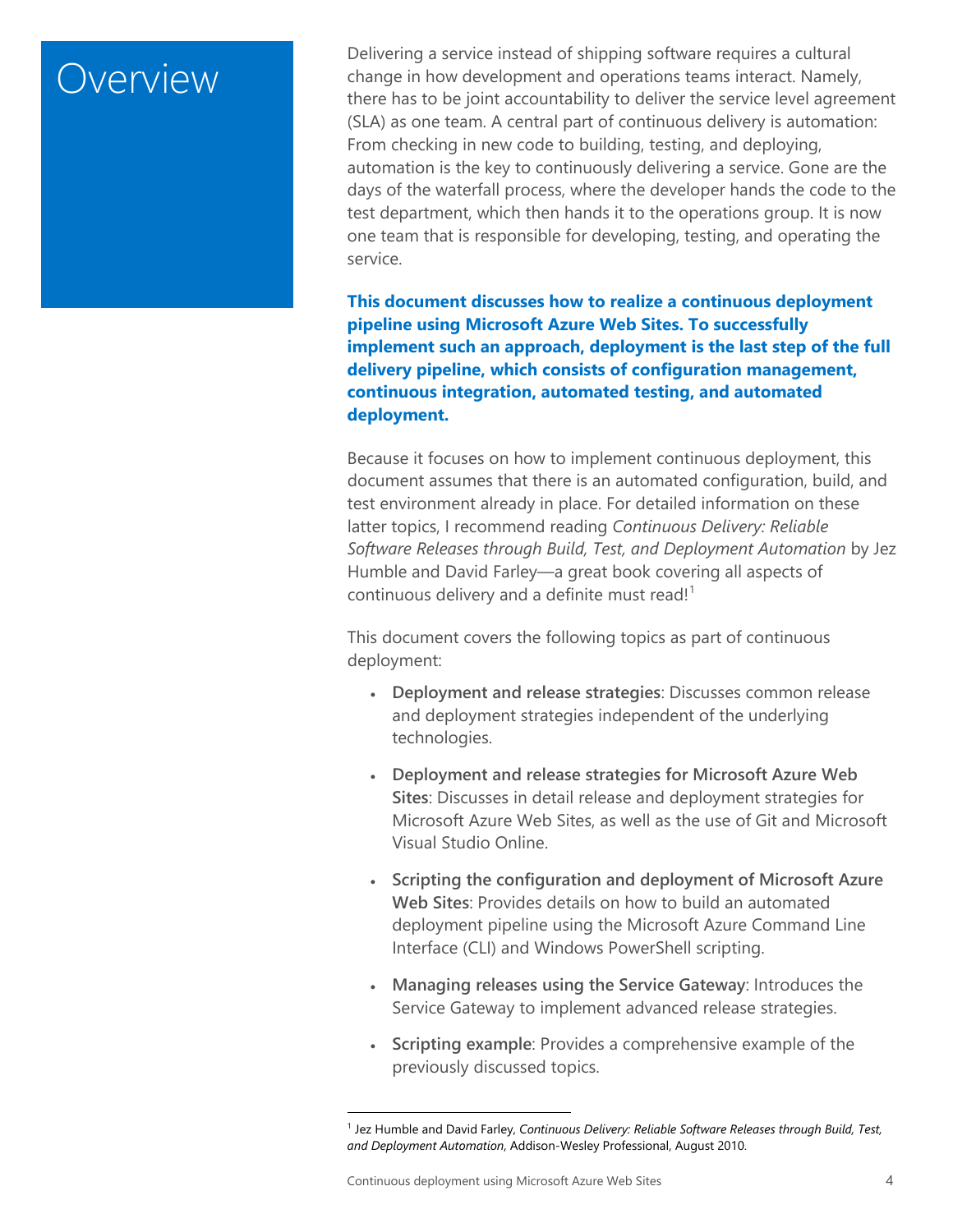# <span id="page-4-0"></span>Deployment and release strategies

# <span id="page-4-1"></span>Blue-green deployment

## <span id="page-4-2"></span>Canary releasing

The first thing to remember is that **deployment** does not equal **release**: As part of continuous deployment, we trigger the deployment pipeline as soon as a check-in happens. If the check-in unit tests and integration builds are successful, we run the integration tests and—only after this step—deploy the artifacts to the staging environment (just to then perform more tests, such as smoke and acceptance tests). If all tests are passed, the new release can be rolled out across the production environment. Having such a deployment strategy in place becomes handy when instant releases (like bug fixes) are required. The goal is to fully automate this deployment pipeline to shorten the time (and pain) from check-in to release. While doing so, the solution must be able to respond to requests at all times, even when in the process of deploying or testing a new release. To achieve zero downtime, we commonly take advantage of two deployment strategies: *blue-green deployment* and *canary releasing*.

It is important to understand that risks grow exponentially greater as more check-ins occur between releases. This means that launching with new releases more frequently is actually less risky because the scope of the changes is better understood. This is counterintuitive to many people.

Blue-green deployments are based on two identical deployment environments—one for production and one for staging. The key is to ensure that the two environments are truly identical, including the data they manage. Zero downtime releases are achieved by deploying to the staging environment. After the new deployment is smoke tested, traffic is routed to the staging environment, which now becomes the production environment. While blue-green deployments provide a simple and powerful way to test a deployment before going into production, they might require staging environments of similar size and capacity to perform capacity tests. This might not be an economically feasible option for large-scale services.

Microsoft Azure Web Sites and its staging slots provide an out-of-thebox experience for blue-green deployments. Basically, two deployment slots that can be swapped are provided. In most scenarios, this is the default deployment strategy.

Canary releasing addresses the challenge of testing a new release with only a subset of servers. This approach can also be used for A/B testing: A small percentage of users is routed to the new service, while the majority still works against the old version. This allows the team to get direct feedback without being at risk of impacting most users. Note that it is possible to have multiple versions running in parallel. The same approach can be used to perform capacity tests without routing actual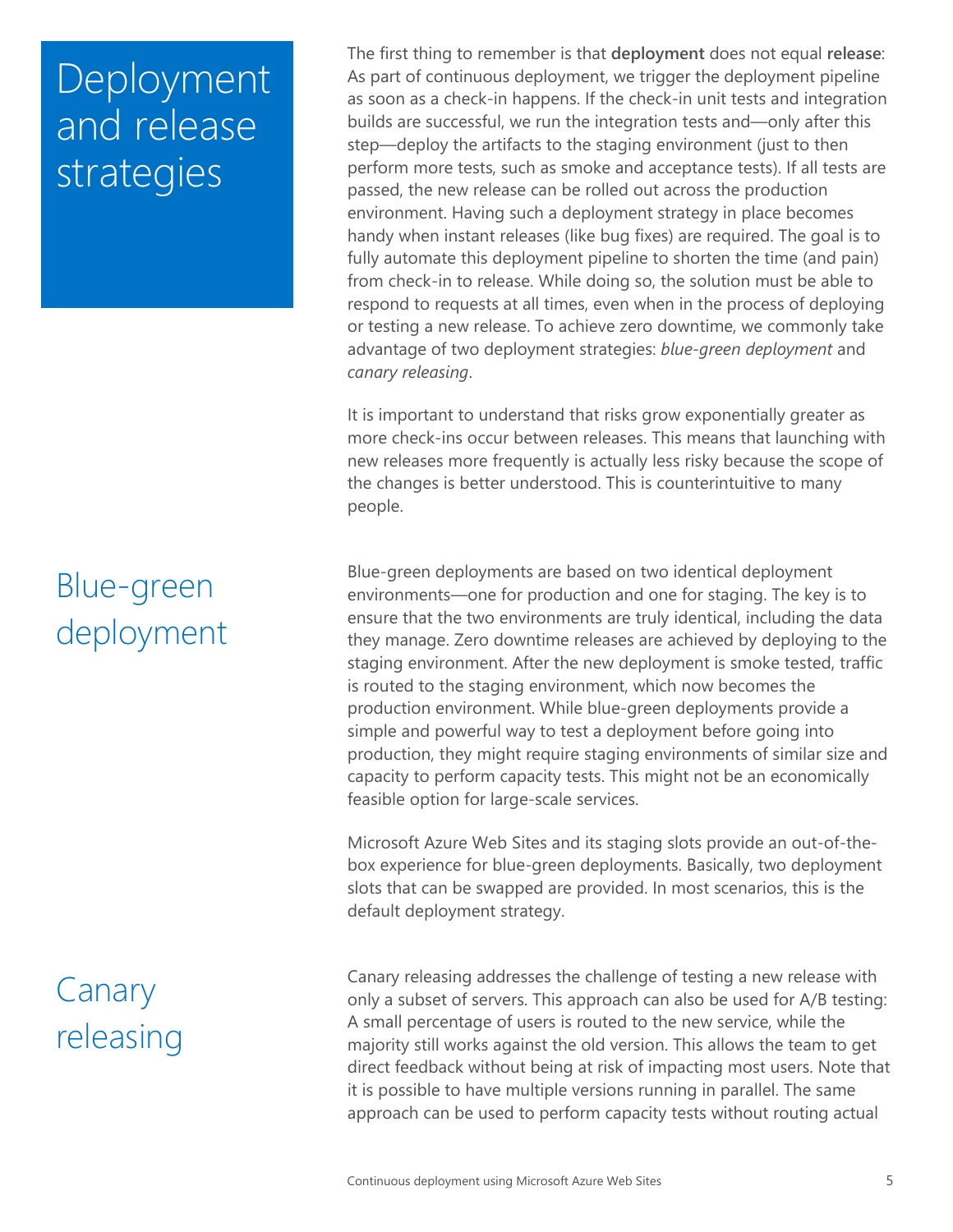users to the release that is under test. (This basically tests the new version in production without routing actual users to it.)

While blue-green deployments are simple, canary releases are more complicated because all instances within a web site are based on the same deployment. In this document, we will discuss the use of a custom router, which acts as a [reverse proxy.](#page-8-1) Using this approach allows us to route certain users to the canary deployment, while the majority works against older releases.

One of the easiest ways to implement continuous deployment with web sites is to use Git. Developers can write Git hooks that push the deployable repository to the web site repository. When we take this approach, it is important to fully script the creation and configuration of the web site. It is not a good practice to "manually" create and configure it. This might not be apparent, but it is crucial for supporting disaster recovery, creating parallel versions of different releases, or deploying releases to additional data centers. Further, the separation of configuration and settings from the deployable artifacts makes it easy to guard certificates and other secrets, such as connection strings.

The proposed approach is to create a web site (including staging slot) for each releasable branch. This allows deployment of new release candidates by simply pushing the Git repository to the staging web site. After testing, this can be switched to the production environment.

As described above, it is recommended that we create two repositories, one for the creation and configuration of the web site and one for the deployable artifacts. This allows us to restrict access to sensitive data stored in the configuration repository. The configuration script must be idempotent, so it produces the same outcome regardless of if it runs the first or the hundredth time. Once the web site has been created and configured, the deployable artifacts can be deployed using Git push to the staging web site's Git repository. This push should take place with every commit to the release repository.

It is important that all web site dependencies, such as connection strings and URLs, are sourced from the web site's application and connection string settings. (Do not make them part of the deployable artifacts!) This allows us to deploy the same artifacts across different web sites without interference.

<span id="page-5-0"></span>Deployment and release strategies for Microsoft Azure Web Sites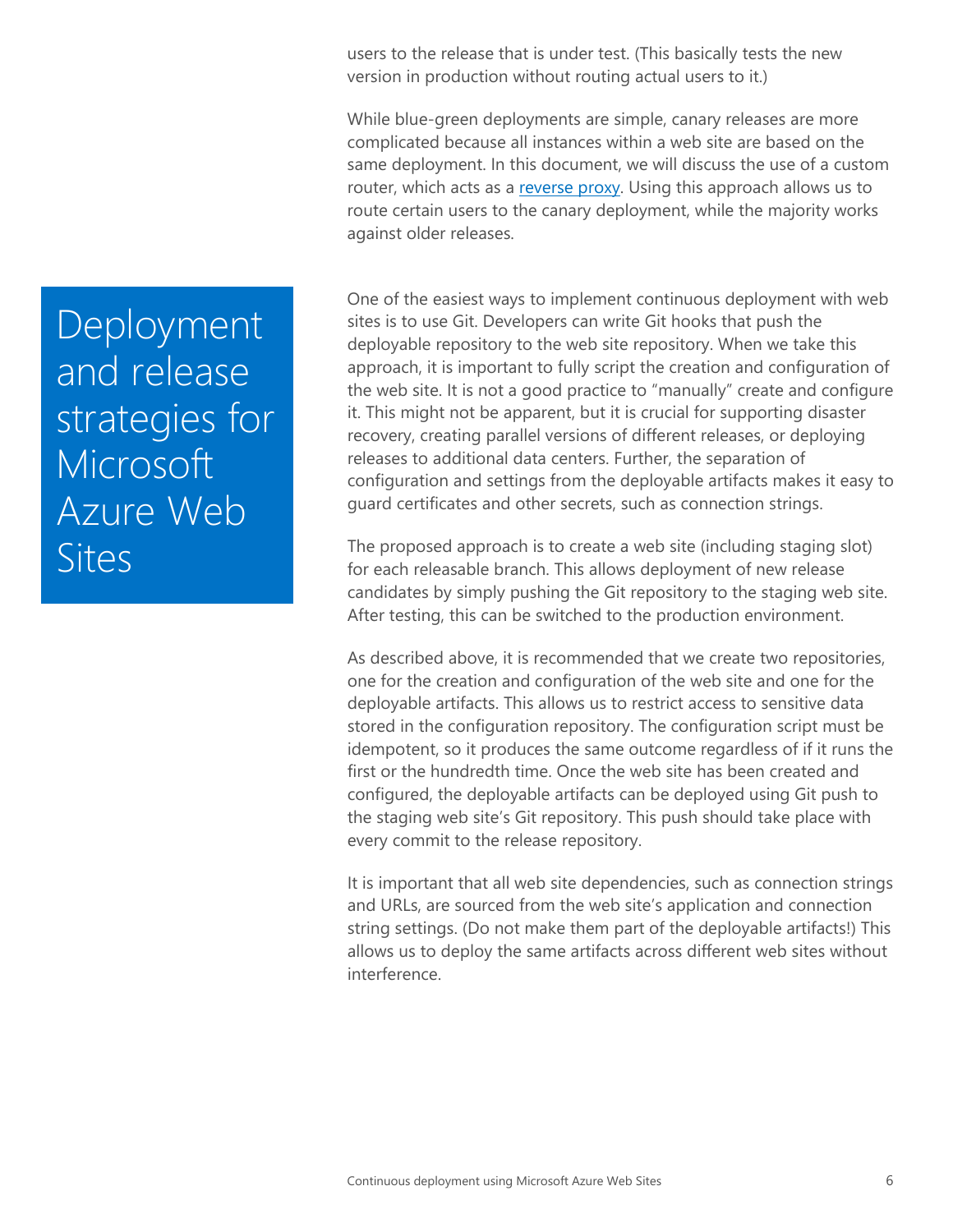For this example, assume we have an application that consists of two sites, one serving as the frontend and the other as the backend. The backend site also uses storage services (Figure 1).



*Figure 1: Application consisting of two sites (frontend and backend)*

The first step is to split the application into independent deployable components. Each component has its own source repository. Because the backend is the only component that accesses the storage service, we can group them together. The configuration script creates the web site for each component as well as the containing resources, such as storage accounts or databases. Further, it configures all dependencies. In the example below, the script for site 1 will configure the site 2 URL as an application setting (Figure 2).



*Figure 2: Splitting an application into independent deployable components*

There are different strategies to handle code branches when releasing new functionality. The following two are commonly used:

- Keep the master always deployable and use short-lived branches for feature work.
- Create long-lived branches for releases and integrate feature work directly into the master.

This document focuses on the second approach—creating long-lived branches for every new release. The benefit of this approach resides in the fact that there is a 1:1 relationship between a specific release and its corresponding web site creation and configuration script. This makes deploying previous versions extremely simple because we just run the respective script and then deploy the component. It also allows us to easily run multiple releases of the same component in parallel, which is great for A/B testing.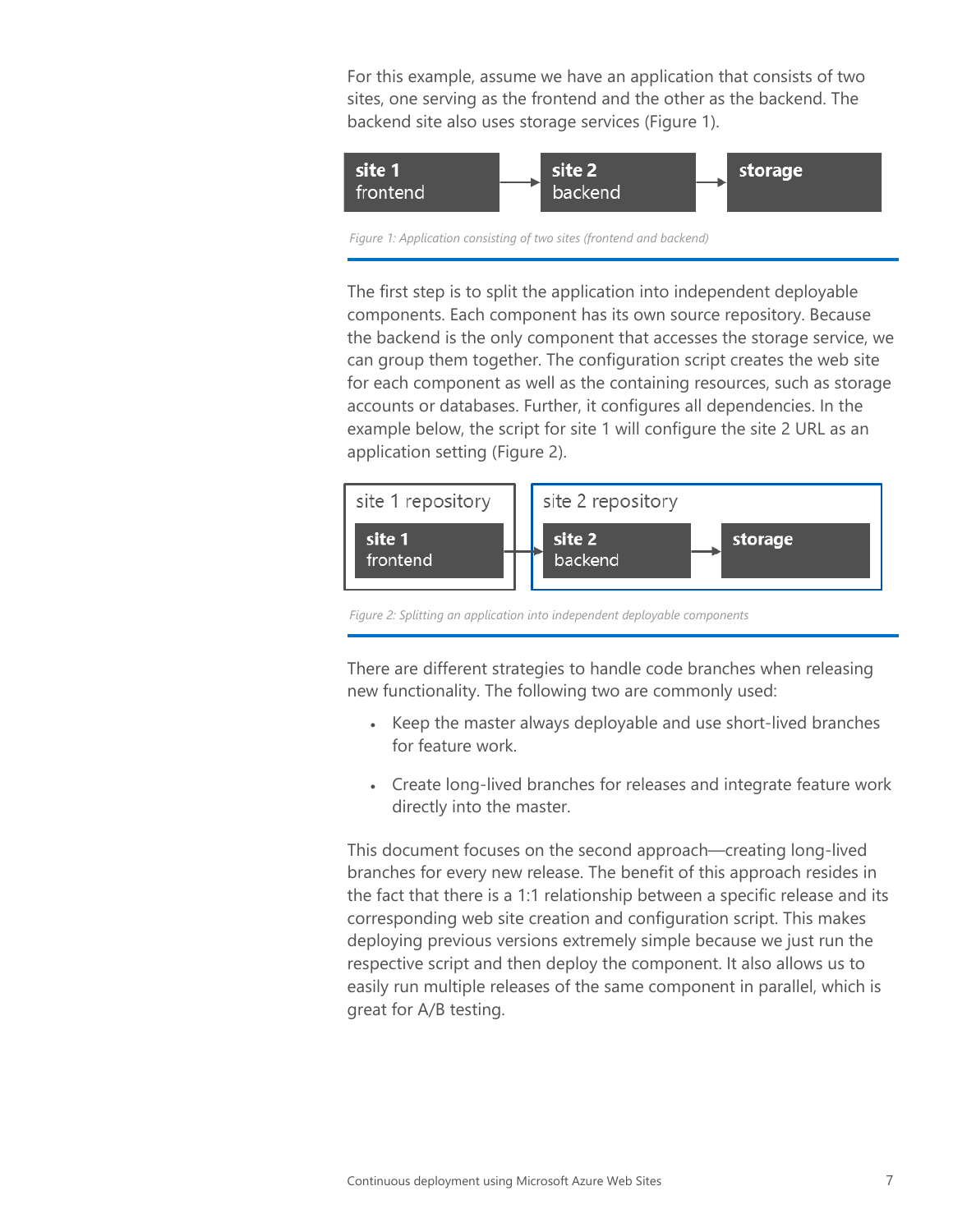### <span id="page-7-0"></span>Creating longlived branches for releases

In this approach, we create a new branch for every new release, where the definition of a **release** is as follows:

- Major change in functionality.
- Change of dependencies.
- Any other change that results in changing the web site creation and configuration script.

This approach can ensure that each release has its own branch and that the same script is used to create and configure the web site for exactly one release branch. New development always pushes to the master, while bug fixes are done on the corresponding release branches. These bug fixes are merged back into the master branch. Conversely, if a fix occurs on the master branch, it may be merged into affected release branches. It is the intention that the web site configuration and settings will not change within a release branch.

Every release results in its own branch and an updated script to create and configure the web site. The diagram below visualizes the release branches as well as the relationship between the two site components and the script repository. Every new release branch requires a change of the deployment script to create the new web site and update the dependencies (like URL configurations) (Figure 3).



*Figure 3: Release branches and site component relationships*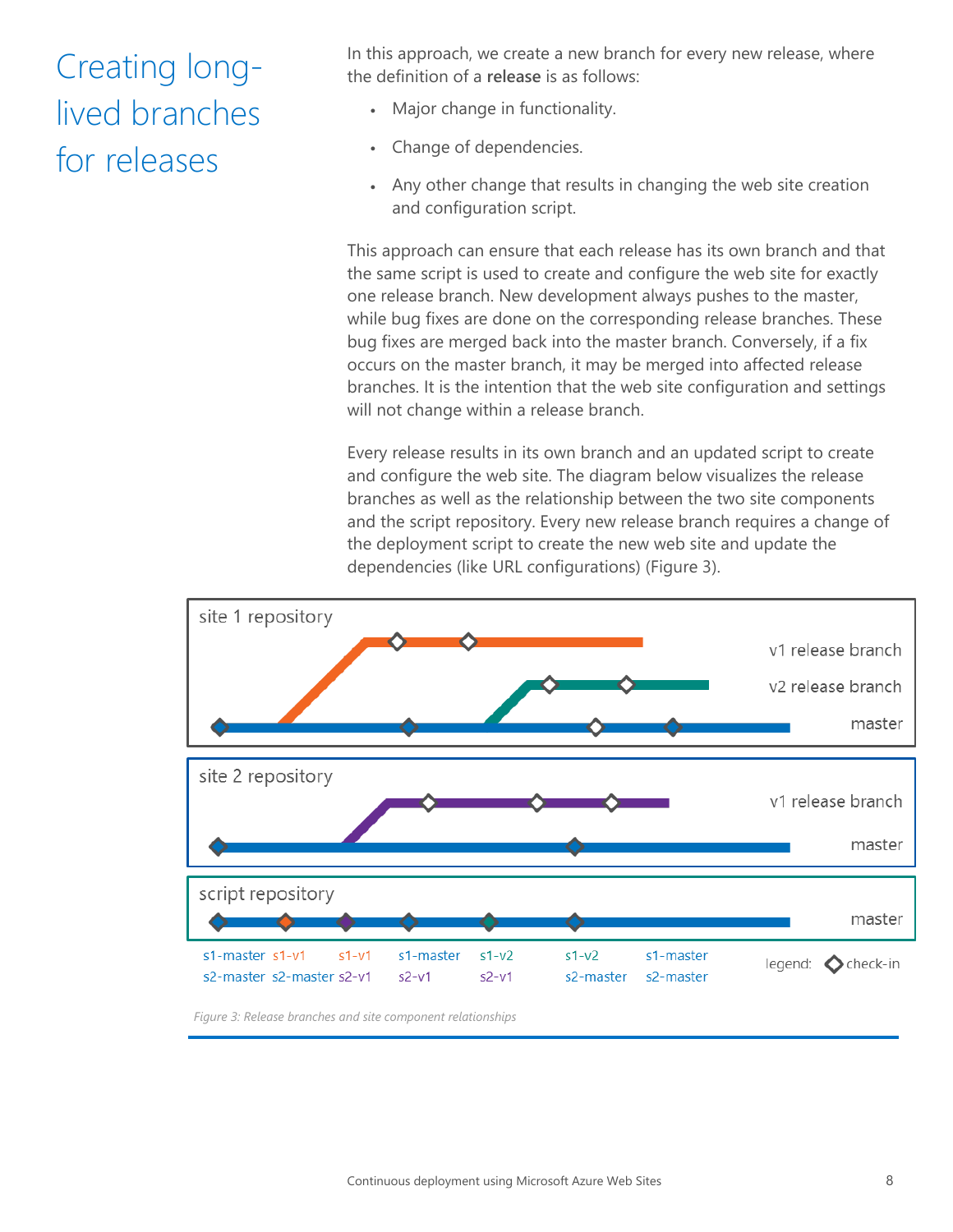The above release structure results in the following release instances (Figure 4). Note that at this stage, we are not deploying the master branch.



Bug fixes for an existing release are deployed to the staging environment, and after tests are passed, the staging and production slots can be swapped.

<span id="page-8-1"></span>Now assume that we want to A/B test V2 of site 1 while the majority of requests are still handled by the current version (V1). To do this, we basically run two versions of site 1 (V1 and V2). After internally testing V2, we can use a reverse proxy that routes a percentage of the requests to the newly deployed release of the web site. (In this example, we routed 0.1 percent of requests, as shown in Figure 5):



*Figure 5: Using a reverse proxy to conduct A/B testing on site 1*

### <span id="page-8-0"></span>A/B test releases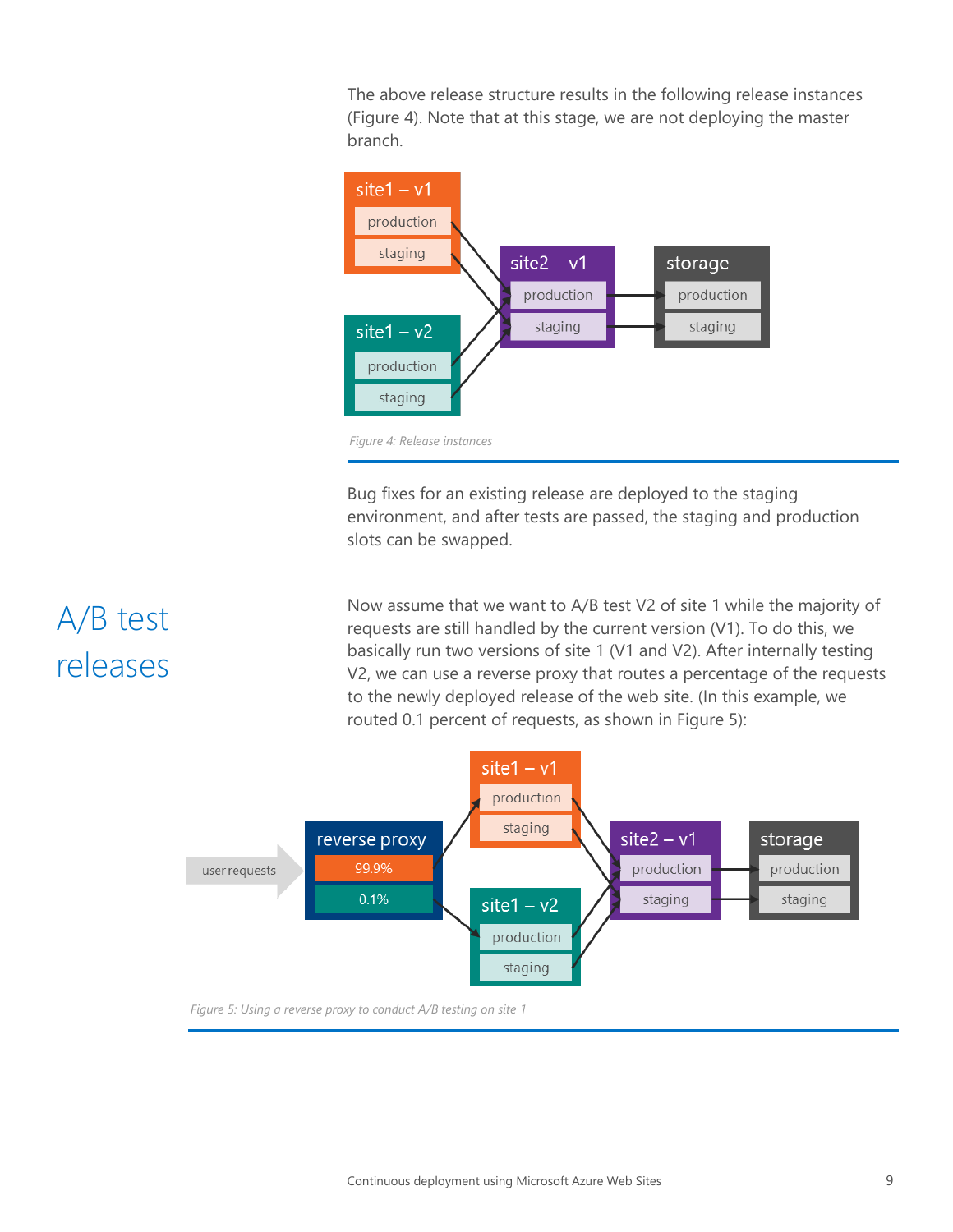If V2 has been successfully tested, the router will be reconfigured, and all users will be served with V2. The V1 web site then can be deprovisioned (Figure 6):



*Figure 6: After successful A/B testing, migrating all user requests to V2 of site 1*

Note that the **Service Gateway** is such a reverse proxy, and its use is discussed in a separate section of this document.

When running different releases of web sites, it is crucial to provide backward compatibility for depending sites, storage, and third-party services. In the example below, we must ensure that V1 and V2 of site 2 can serve site 1. We can test this by using the staging environment of site 1 and V2 of site 2. Further, the storage format (as well as any other used service) must be backward-compatible: While V2 might alter what is stored, the storage service must still work with V1 (Figure 7).



#### *Figure 7: Testing backward compatibility when running different web site releases*

It is recommended that we keep the number of long-lived branches at an absolute minimum. (The only exception to this rule is the release branches discussed above). This is because frequent merging to the master branch ensures the continuous integration of the component, while long-lived branches pose the risk of higher integration complexity. Therefore, we should avoid doing feature work on separate branches and instead use the master branch whenever possible.

To continuously deploy and test the master branch, we simply use the latest version of the creation and configuration script to generate a web

### <span id="page-9-0"></span>Feature work on the master branch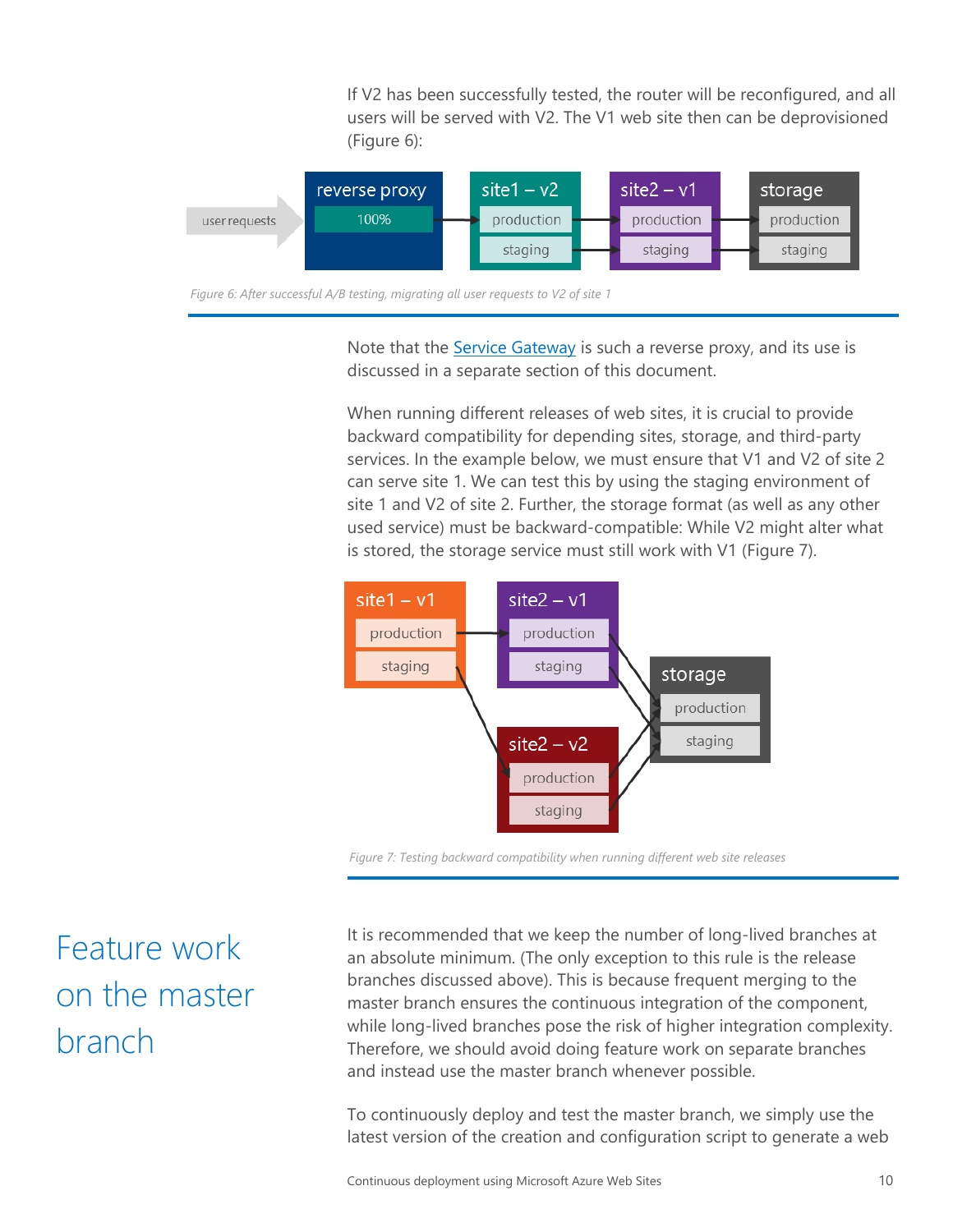site called **<component>-master**. If the master branch requires new or modified configuration settings, we just change the latest version of the corresponding script in the script repository, which then makes it into all subsequent release branches. Returning to the example above, site 1 and site 2 would continuously deploy their master to the corresponding web site. Because these deployments are for test purposes only, it is recommended to work against separate test storage accounts, databases, and services (Figure 8):



*Figure 8: Continuously deploying the master branch to the corresponding web site*

As soon as the master branch is ready to become the latest release, we simply branch the master to create the new release branch, and the corresponding scripts are modified and checked in to the script repository.

Creating and configuring web sites, storage accounts, databases, and related services must be as easy as executing a script by simply specifying the data center where the solution should be deployed. Each component has its own script, and the solution script orchestrates the creation and configuration of the different sites. Additionally, a component script might call separate scripts to create and configure its used resources (such as storage accounts, databases, or any other used service) (Figure 9).



*Figure 9: Solution script and component scripts for sites 1 and 2*

<span id="page-10-0"></span>Managing creation and configuration scripts for components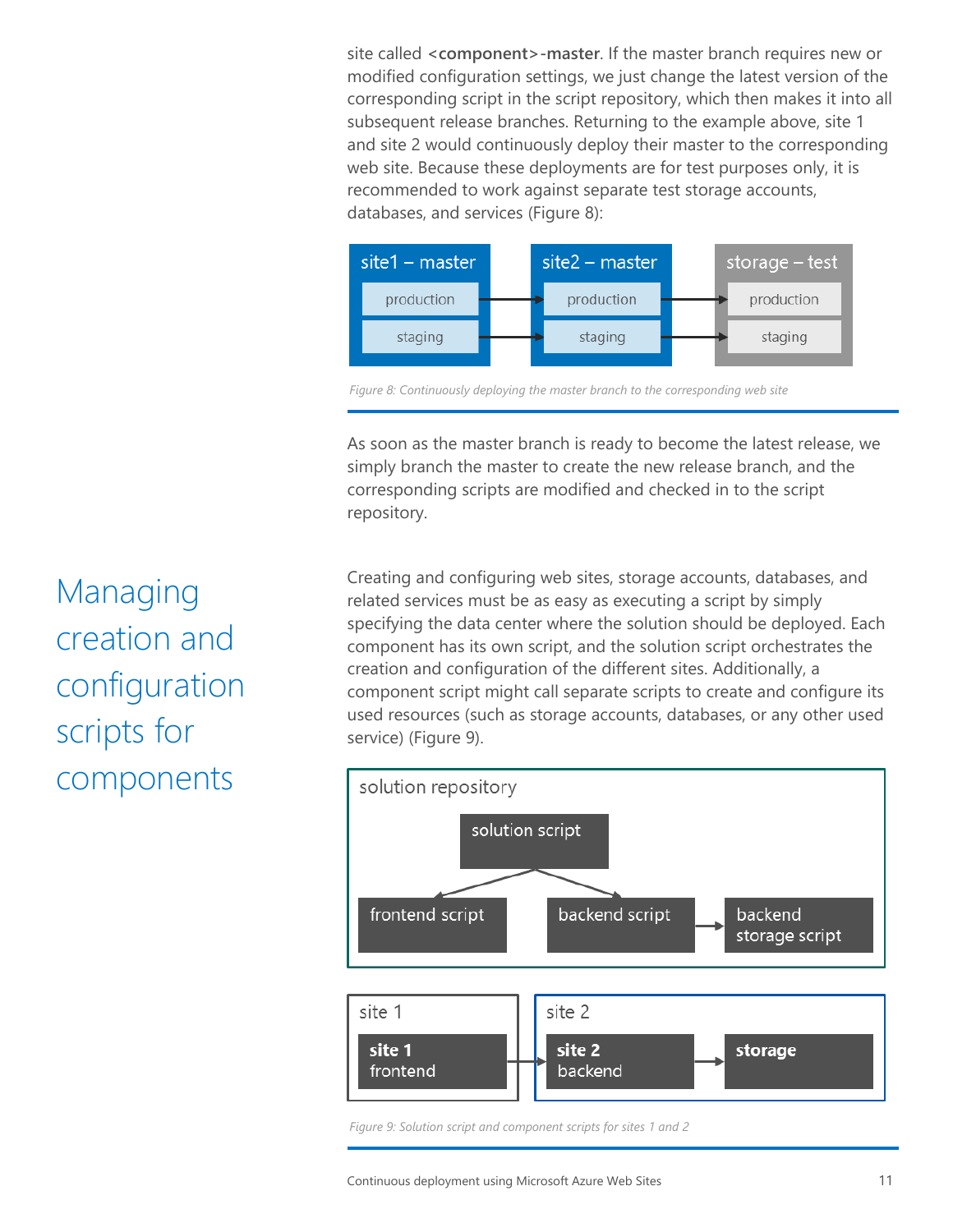Once the web sites and their linked resources are created and configured, the component repositories must be wired to automatically deploy to the web sites when a check-in happens. This process involves a [Git server](#page-11-1) or [Visual Studio Online,](#page-13-1) which are discussed in the next two subsections.

# <span id="page-11-0"></span>Building the deployment pipeline using Git

<span id="page-11-1"></span>With Git, the basic idea is to deploy the component to the staging environment each time a commit to the corresponding branch takes place. For the rest of this subsection, we assume that the repositories are on a Git server. (To learn more about running Git on a server, go to [http://git-scm.com/book/en/Git-on-the-Server.](http://git-scm.com/book/en/Git-on-the-Server)) One way to create a Git server is to take advantage of Microsoft Azure Virtual Machines.

Git provides a simple and flexible way to run custom scripts when certain events take place. These scripts are called *hooks* [\(http://git-scm.com/](http://git-scm.com/book/en/Customizing-Git-Git-Hooks) [book/en/Customizing-Git-Git-Hooks\)](http://git-scm.com/book/en/Customizing-Git-Git-Hooks). Using hooks allows us to run custom scripts for the client and server side.

To enable continuous deployment, we hook up the server updates (post-update hook) and push the updated branches to the corresponding web site's staging environment (Figure 10).



*Figure 10: Using Git hooks to enable continuous deployment*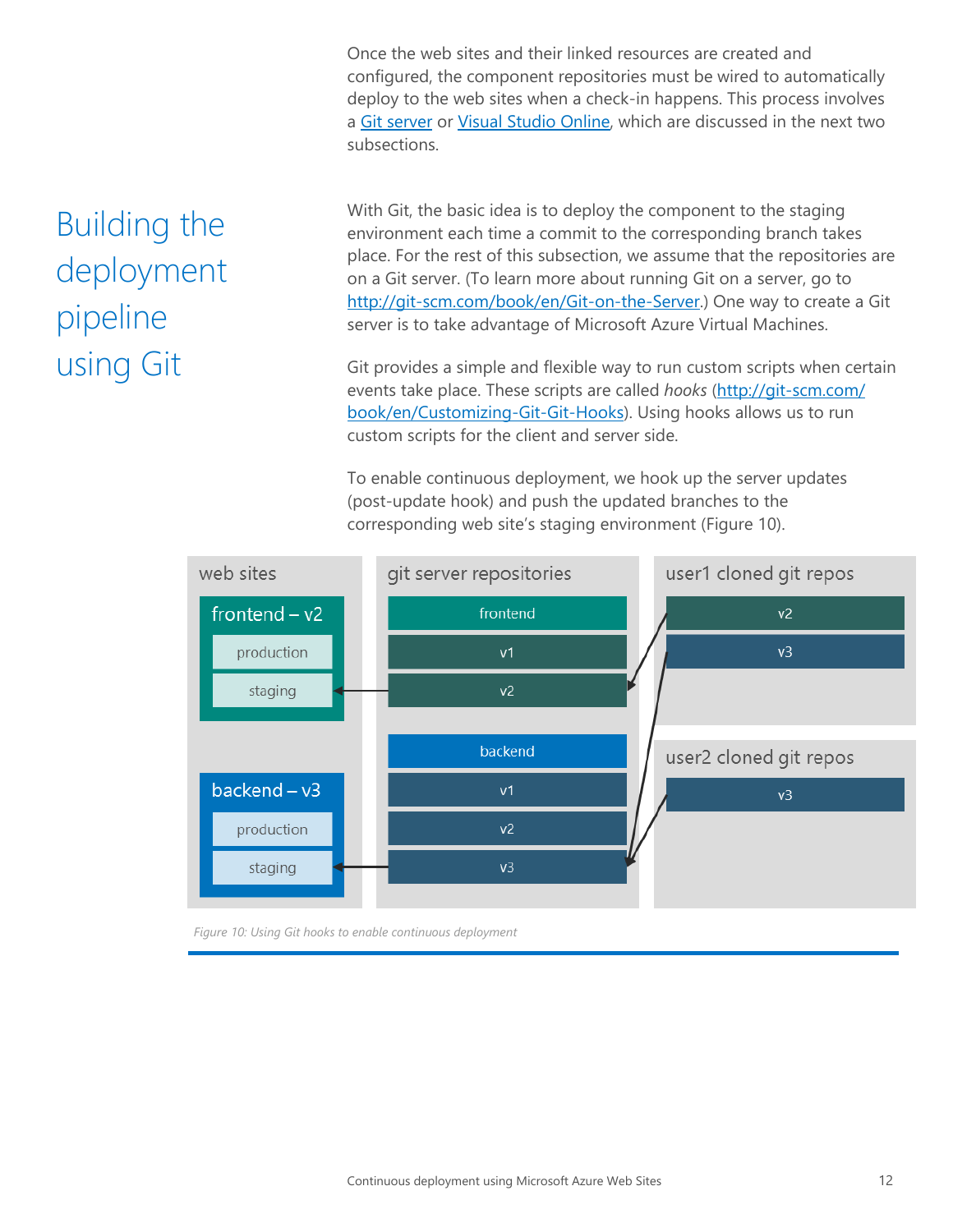To create a new component, the following two steps are required:

- 1. Create the component repository on the Git server (for example, using **git init --bare**).
- 2. Add the following **post-update** hook to the repository on the Git server:

```
#!/bin/sh
branch=$(echo $1 | awk -F'/' '{print $3}')
# Web Site naming convention: <componentname>-
<releasename>-staging
gitcmd="git push 
https://<username>:<password>@<componentname>-$branch-
staging.scm.azurewebsites.net:443/<componentname>-
$branch.git +$branch:master"
if [ ! -f $1 ]; then
 echo "Branch $branch was deleted!"
else
 echo "Branch $branch will be pushed"
 $gitcmd
fi
```
The above script runs every time a branch gets updated and pushes the changes to the staging slots of the corresponding web site (or sites). Note that it always pushes the changes to the web site's master. This is because the web site's active deployment is always its master.

Performing the following three steps creates a new release branch:

- 1. Create a new version of the web site creation and configuration script and check it into the script repository. Ensure that the web site name matches the naming convention used in the **postupdate** script. In the above example, the web site name for **release1** of component **frontend** must be **frontend-release1**.
- 2. Create the web site by executing the script and ensure that the staging environment is enabled.
- 3. Branch the component's repository using the release name. In the above example, the new branch would be called **release1**.

To work against the new branch, simply use **git checkout <releasename>** (in this example, **git checkout release1**). Each push will trigger the **post-update** hook and deploy the web site to the corresponding staging environment.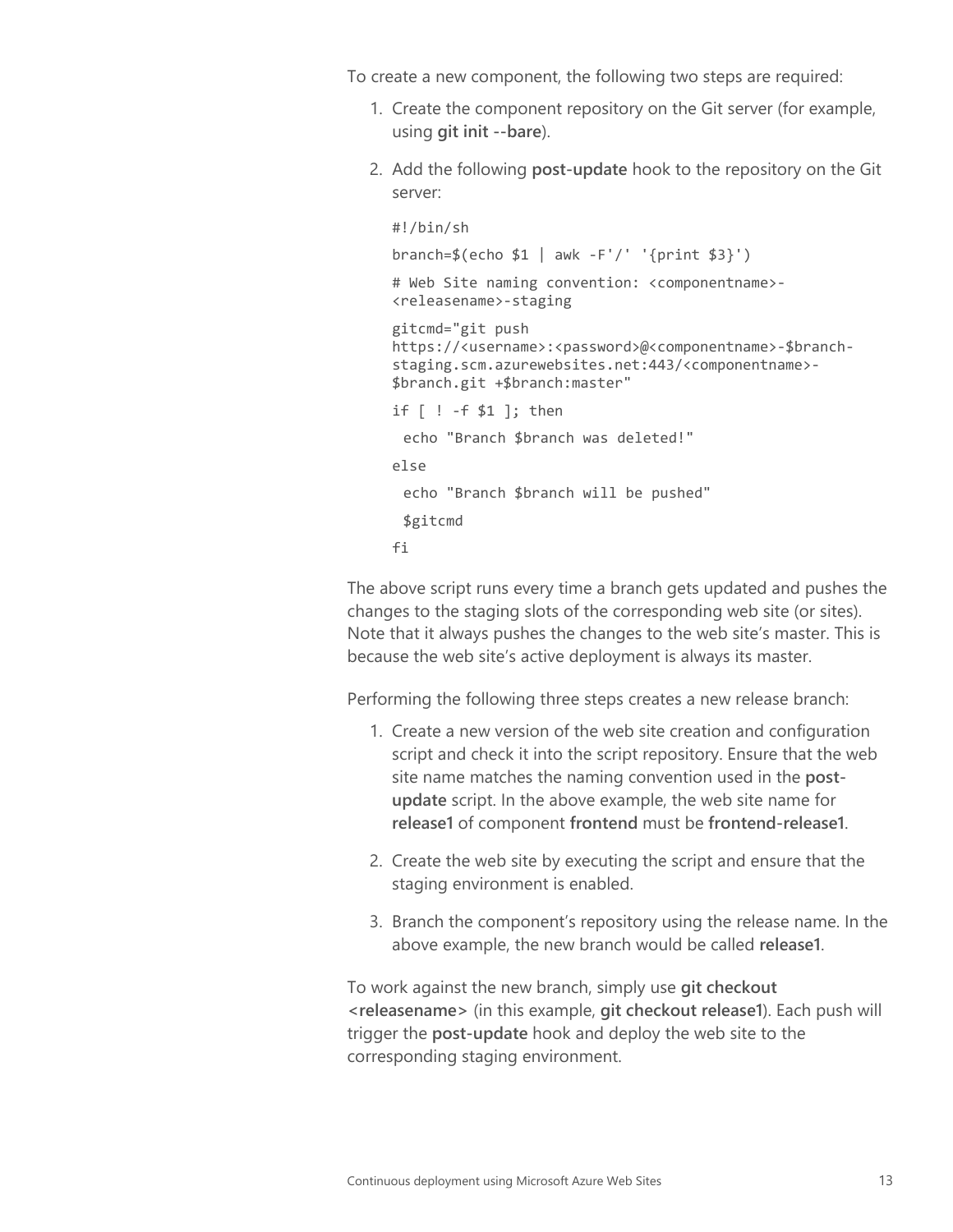# <span id="page-13-0"></span>Building the deployment pipeline using Visual Studio **Online**

<span id="page-13-1"></span>Microsoft Visual Studio Online [\(www.visualstudio.com\)](http://www.visualstudio.com/) is a powerful application lifecycle management (ALM) service in the cloud. It comes with version control (Team Foundation Version Control and Git), rich build and test automation, and product backlogs and dashboards—all run as a service. Visual Studio Online provides the capabilities required to create rich deployment pipelines. Note that for this document, we focus on the automated build and deployment portion of the pipeline. Please refer to [http://www.visualstudio.com/get-started/overview-of](http://www.visualstudio.com/get-started/overview-of-get-started-tasks-vs)[get-started-tasks-vs](http://www.visualstudio.com/get-started/overview-of-get-started-tasks-vs) for information on how to integrate testing and other capabilities into the deployment pipeline.

Similar to the Git approach described above, we want to use Visual Studio Online to build and deploy the web site after every check-in. First, create a team project and select Git as the version control system:

- 1. Navigate to the admin page of the control panel by going to https://<vsoaccount>.visualstudio.com/\_admin (replacing **<vsoaccount>** with our Visual Studio Online account name).
- 2. Select **Create a new team project**.

| <b>Control panel</b>                                                                    |                           |   |                                         |                                                 |  |
|-----------------------------------------------------------------------------------------|---------------------------|---|-----------------------------------------|-------------------------------------------------|--|
| Control panel                                                                           | Settings                  |   |                                         |                                                 |  |
| Administer your account                                                                 |                           |   |                                         |                                                 |  |
| <b>CLOUDBEATSCH</b><br>Select a collection, team project or team you want to administer |                           |   |                                         |                                                 |  |
|                                                                                         |                           | ≺ |                                         |                                                 |  |
| Search                                                                                  |                           | ρ |                                         | Collection name DefaultCollection               |  |
| <b>DefaultCollection</b>                                                                |                           |   | <b>Status</b>                           | Online                                          |  |
|                                                                                         |                           |   | Team projects                           | 4                                               |  |
|                                                                                         |                           |   |                                         |                                                 |  |
|                                                                                         |                           |   | <b>Administration tasks</b>             |                                                 |  |
|                                                                                         | Create a new team project |   |                                         |                                                 |  |
|                                                                                         |                           |   | View the collection administration page | Manage collection security and group membership |  |
|                                                                                         |                           |   |                                         |                                                 |  |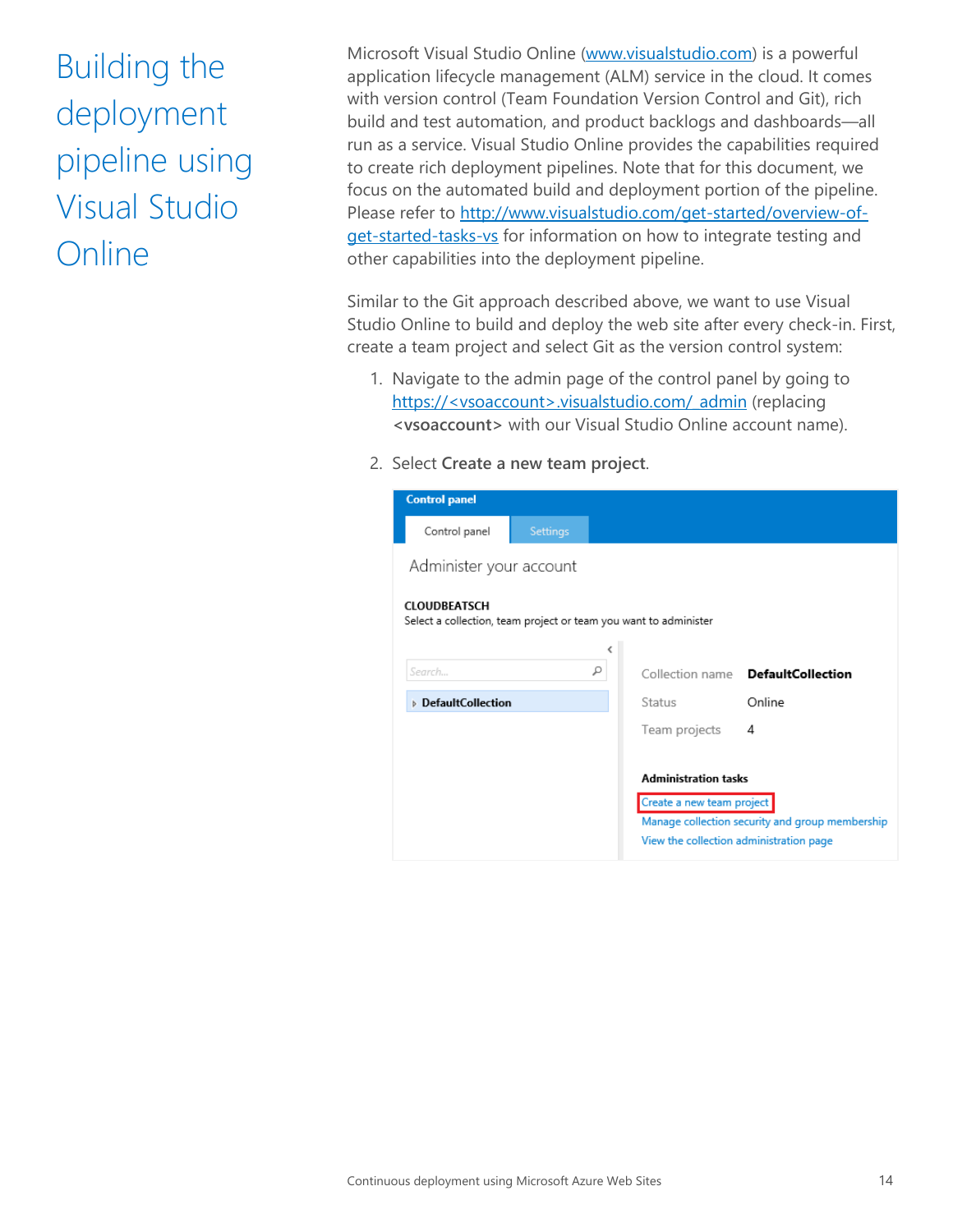3. When prompted by the Create New Team Project dialog box, select **Git** as the version control system.

| CREATE NEW TEAM PROJECT |                                                                                                                                                                                                                                | $\mathbf x$ |
|-------------------------|--------------------------------------------------------------------------------------------------------------------------------------------------------------------------------------------------------------------------------|-------------|
|                         |                                                                                                                                                                                                                                |             |
| Project name            | Messaging-Solution                                                                                                                                                                                                             |             |
|                         | Note: You cannot change the name of your project after you have created it                                                                                                                                                     |             |
| Description             |                                                                                                                                                                                                                                |             |
| Process template        | Microsoft Visual Studio Scrum 2013.2                                                                                                                                                                                           |             |
|                         | This template is for teams who follow the Scrum methodology and use Scrum<br>terminology.                                                                                                                                      |             |
| Version control         | Git                                                                                                                                                                                                                            |             |
|                         | Git is a Distributed Version Control System (DVCS) that uses a local repository to<br>track and version files. Changes are shared with other developers by pushing<br>and pulling changes through a remote, shared repository. |             |
|                         | Cancel<br>Create project                                                                                                                                                                                                       | /i.         |

Now, to create a new component, simply create a new repository as part of this team project. We can do this through the Version Control section of the control panel:

- 4. Navigate to the Version Control section by going to https://<vsoaccount>.visualstudio.com/DefaultCollection/<teampr oject>/\_admin/\_versioncontrol (replacing **<vsoaccount>** with our Visual Studio Online account name and **<teamproject>** with the name of the team project).
- 5. Select **New repository** to create the new repository.

|                                                          | Control panel $\rightarrow$ DefaultCollection $\rightarrow$ Messaging-Solution |       |                                                                                                                      |        |                                                                                                                      |                 |                                                                                                                                                                                                                                                                                                          |
|----------------------------------------------------------|--------------------------------------------------------------------------------|-------|----------------------------------------------------------------------------------------------------------------------|--------|----------------------------------------------------------------------------------------------------------------------|-----------------|----------------------------------------------------------------------------------------------------------------------------------------------------------------------------------------------------------------------------------------------------------------------------------------------------------|
| Overview                                                 | <b>Iterations</b>                                                              | Areas | Security                                                                                                             | Alerts | Version Control                                                                                                      | <b>Services</b> |                                                                                                                                                                                                                                                                                                          |
| Git repositories<br>New repository<br>Messaging-Solution | 4 <b>Messaging-Solution project</b>                                            |       | Add<br>CREATE A NEW GIT REPOSITORY<br>repository to use it in Visual Studio.<br>Repository name<br>Messaging-Backend |        | Project-level security for Messaging-Solution<br>Create a new git repository and add it to the current Team Project. |                 | <b>ACCESS CONTROL SUMMARY</b><br>Shows information about the permiss<br>$\mathbf{x}$<br>Note that some versions of Visual Studio will only provide full Team Explorer integration with a<br>repository that has the same name as the team project. Users may need to manually clone this new<br>$\times$ |
|                                                          |                                                                                |       |                                                                                                                      |        |                                                                                                                      |                 | OK<br>Cancel<br>/ı.                                                                                                                                                                                                                                                                                      |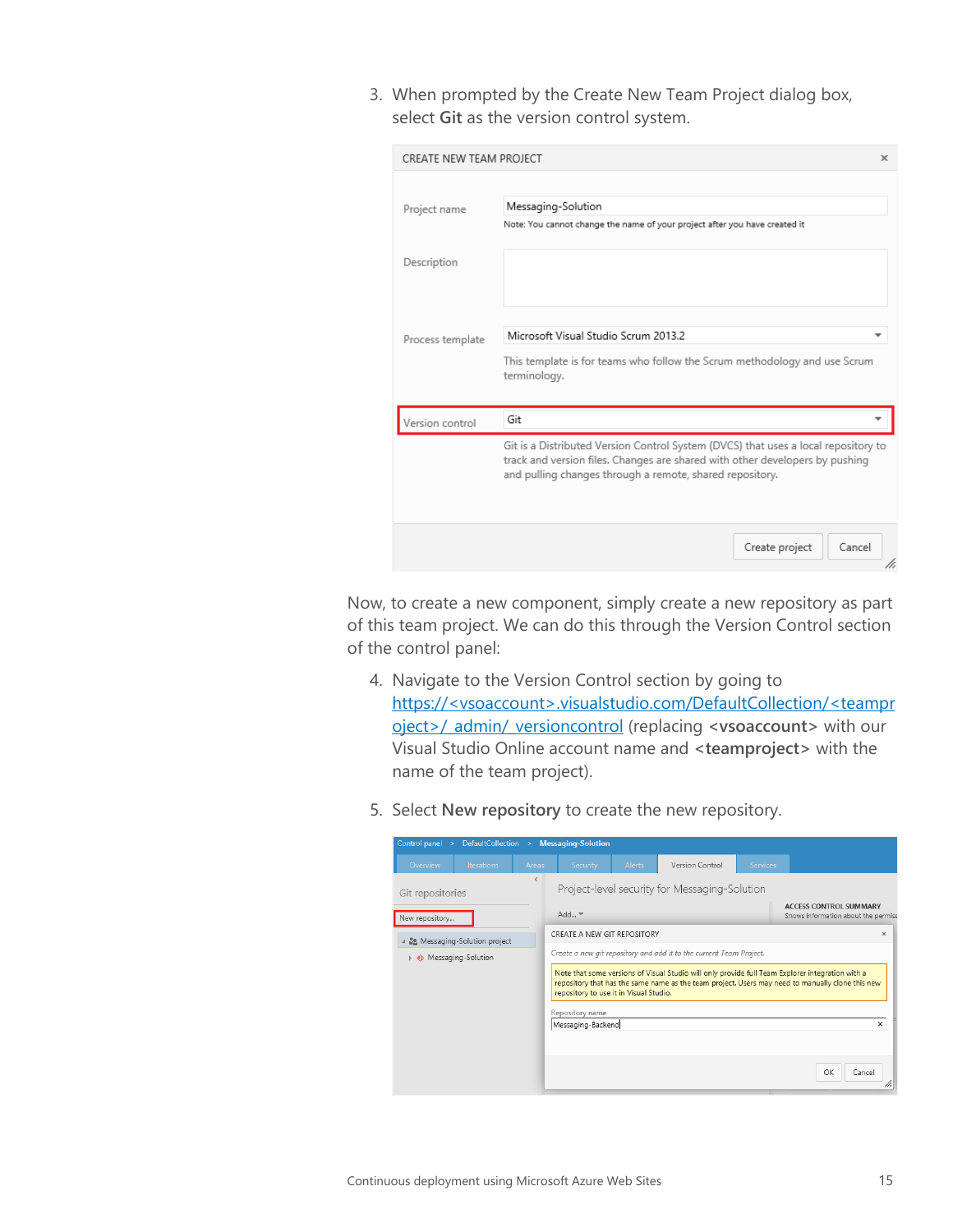Finally, to create a new release branch, follow these steps:

- 6. Create a new version of the web site creation and configuration script and commit it to the script repository.
- 7. Create the web site by executing the script. (Ensure the script enables the staging slot.)
- 8. Create and publish a new branch (for example, using the Team Explorer within Visual Studio).
- 9. Create a new build definition (for example, using the Team Explorer within Visual Studio) and configure it for continuous integration and deployment:
	- Select **Continuous Integration** as the build trigger.

| General                                         | Select one of the following triggers:                                                                                |
|-------------------------------------------------|----------------------------------------------------------------------------------------------------------------------|
| <b>Trigger</b>                                  | ◯ Manual - Check-ins do not trigger a new build                                                                      |
| <b>Source Settings</b><br><b>Build Defaults</b> | © Continuous Integration - Build each check-in                                                                       |
| <b>Process</b><br><b>Retention Policy</b>       | ◯ Rolling builds - accumulate check-ins until the prior build finishes<br>Build no more often than every<br>minutes. |

– **Include** the newly created branch to the list of monitored branches for continuous integration.

| General                 |                                                       |                                                                   | Choose the source of the build. You can choose a Team Foundation Git repository or a Git repository from another service. |
|-------------------------|-------------------------------------------------------|-------------------------------------------------------------------|---------------------------------------------------------------------------------------------------------------------------|
| <b>Trigger</b>          |                                                       |                                                                   |                                                                                                                           |
| <b>Source Settings</b>  |                                                       | Get sources from a Team Foundation Git repository                 |                                                                                                                           |
| <b>Build Defaults</b>   | Repository name:                                      |                                                                   |                                                                                                                           |
| <b>Process</b>          | Messaging-Backend                                     |                                                                   | $\checkmark$                                                                                                              |
| <b>Retention Policy</b> | Default branch for Manual and Scheduled builds:       |                                                                   |                                                                                                                           |
|                         | refs/heads/V1                                         |                                                                   | $\checkmark$                                                                                                              |
|                         |                                                       | Monitored branches for Continuous Integration and Rolling builds: |                                                                                                                           |
|                         | Include/Exclude                                       | <b>Branch</b>                                                     |                                                                                                                           |
|                         | Include                                               | refs/heads/V1                                                     |                                                                                                                           |
|                         | IN WEIGHT NO A REPORT OF DISPLACED BY A REPORT OF THE |                                                                   |                                                                                                                           |

– Select the **GitContinuousDeploymentTemplate** as the build template.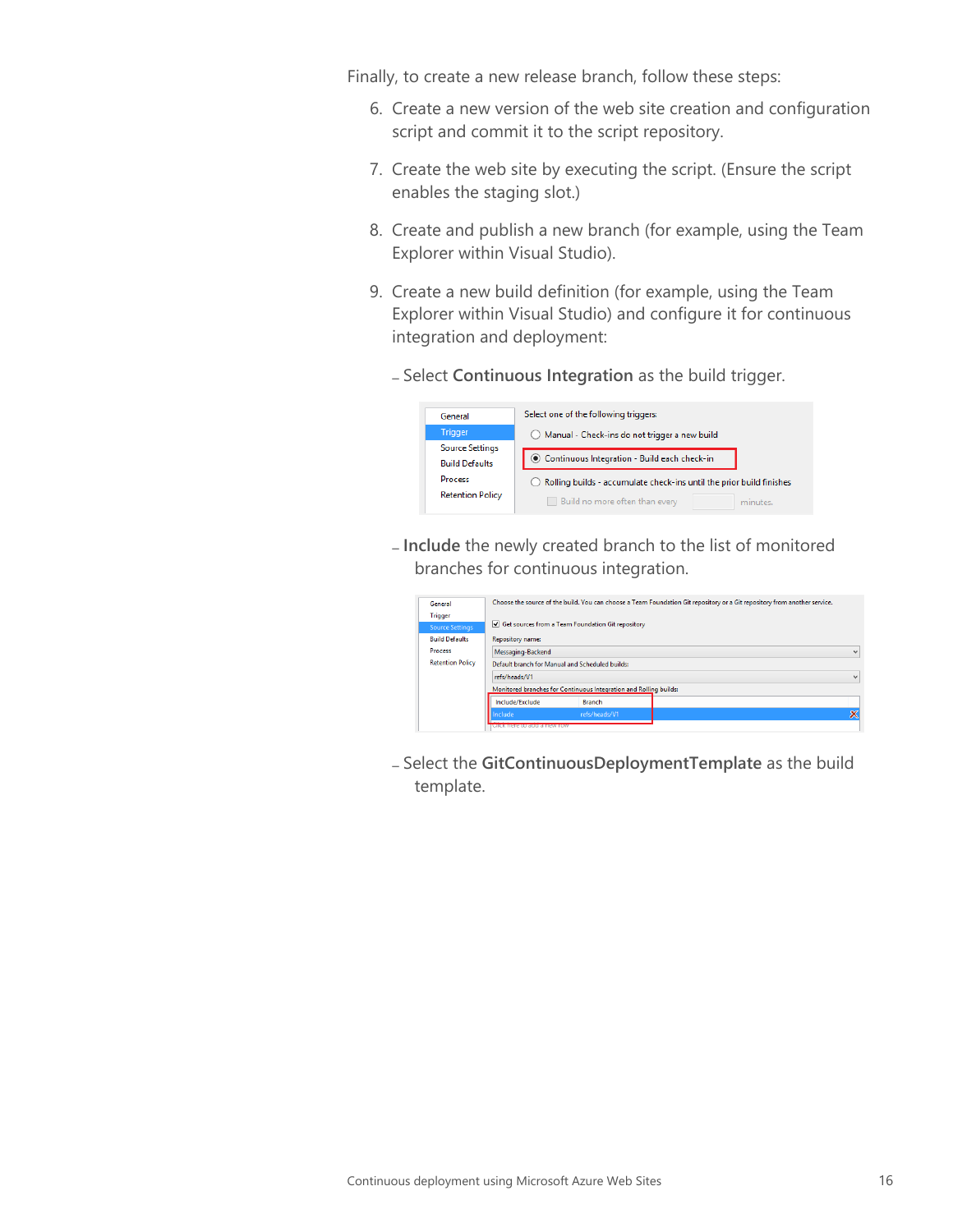| <b>Build process template:</b><br><b>Source Settings</b><br>GitContinuousDeploymentTemplate.12.xaml<br><b>Build Defaults</b><br><b>Process</b><br>Build process file (Windows Workflow XAML):<br><b>Retention Policy</b><br>GitContinuousDeploymentTemplate.12.xaml<br>New<br>v<br><b>Download</b><br>Learn how to customize build process templates<br><b>Build process parameters:</b><br>1 set(s) of tests specified.<br>$\triangleright$ 1. Automated tests<br>$\triangleright$ 2. Advanced<br>4 4. Publish Symbols<br>Path to publish symbols<br>$5.$ Advanced<br>4 6. Deployment<br><sup>4</sup> Deployment | <b>Trigger</b> | can be customized by setting the build process parameters provided by the selected template. | Team Foundation Build uses a build process template defined by a Windows Workflow (XAML) file. The behavior of this template |                |
|-------------------------------------------------------------------------------------------------------------------------------------------------------------------------------------------------------------------------------------------------------------------------------------------------------------------------------------------------------------------------------------------------------------------------------------------------------------------------------------------------------------------------------------------------------------------------------------------------------------------|----------------|----------------------------------------------------------------------------------------------|------------------------------------------------------------------------------------------------------------------------------|----------------|
|                                                                                                                                                                                                                                                                                                                                                                                                                                                                                                                                                                                                                   |                |                                                                                              |                                                                                                                              |                |
|                                                                                                                                                                                                                                                                                                                                                                                                                                                                                                                                                                                                                   |                |                                                                                              |                                                                                                                              | A Hide details |
|                                                                                                                                                                                                                                                                                                                                                                                                                                                                                                                                                                                                                   |                |                                                                                              |                                                                                                                              |                |
|                                                                                                                                                                                                                                                                                                                                                                                                                                                                                                                                                                                                                   |                |                                                                                              |                                                                                                                              |                |
|                                                                                                                                                                                                                                                                                                                                                                                                                                                                                                                                                                                                                   |                |                                                                                              |                                                                                                                              | <b>Refresh</b> |
|                                                                                                                                                                                                                                                                                                                                                                                                                                                                                                                                                                                                                   |                |                                                                                              |                                                                                                                              |                |
|                                                                                                                                                                                                                                                                                                                                                                                                                                                                                                                                                                                                                   |                |                                                                                              |                                                                                                                              |                |
|                                                                                                                                                                                                                                                                                                                                                                                                                                                                                                                                                                                                                   |                |                                                                                              |                                                                                                                              |                |
|                                                                                                                                                                                                                                                                                                                                                                                                                                                                                                                                                                                                                   |                |                                                                                              |                                                                                                                              |                |
|                                                                                                                                                                                                                                                                                                                                                                                                                                                                                                                                                                                                                   |                |                                                                                              |                                                                                                                              |                |
|                                                                                                                                                                                                                                                                                                                                                                                                                                                                                                                                                                                                                   |                |                                                                                              |                                                                                                                              |                |
|                                                                                                                                                                                                                                                                                                                                                                                                                                                                                                                                                                                                                   |                |                                                                                              |                                                                                                                              |                |
| <b>True</b><br><b>Allow Untrusted Certificates</b><br><b>True</b>                                                                                                                                                                                                                                                                                                                                                                                                                                                                                                                                                 |                |                                                                                              |                                                                                                                              |                |
| <b>Allow Upgrade</b><br><b>True</b><br>Do Not Delete                                                                                                                                                                                                                                                                                                                                                                                                                                                                                                                                                              |                |                                                                                              |                                                                                                                              |                |
|                                                                                                                                                                                                                                                                                                                                                                                                                                                                                                                                                                                                                   |                |                                                                                              |                                                                                                                              |                |
| Path to Deployment Settings                                                                                                                                                                                                                                                                                                                                                                                                                                                                                                                                                                                       |                |                                                                                              |                                                                                                                              |                |
| SharePoint Deployment Environment                                                                                                                                                                                                                                                                                                                                                                                                                                                                                                                                                                                 |                |                                                                                              |                                                                                                                              |                |

– In the **Process** tab, specify the build process parameters for Microsoft Azure Deployment Environment. (See the bottom of the above screenshot). Specify the staging web site [**<websitename>(staging)**] and the corresponding webspace name.

|                             | <b>Windows Azure Deployment Settings</b>                                                                                                    | p      | $\mathsf{x}$ |
|-----------------------------|---------------------------------------------------------------------------------------------------------------------------------------------|--------|--------------|
| Deployment settings name:   |                                                                                                                                             |        |              |
| Messaging-Backend-V1        |                                                                                                                                             |        |              |
| Download subscription file  | Select the Windows Azure subscription to use for deployment. You can download and import<br>your information from the Windows Azure portal. |        |              |
| Windows Azure subscription: |                                                                                                                                             |        |              |
|                             |                                                                                                                                             | Import |              |
| Online privacy statement    |                                                                                                                                             |        |              |
| Cloud service               |                                                                                                                                             |        |              |
| Cloud service name:         |                                                                                                                                             |        |              |
| Storage account:            |                                                                                                                                             |        |              |
| Deployment label:           |                                                                                                                                             |        |              |
|                             | Append current date and time                                                                                                                |        |              |
| Environment                 | Staging                                                                                                                                     |        |              |
|                             | Allow deployment upgrade                                                                                                                    |        |              |
| Web site                    |                                                                                                                                             |        |              |
| Web site name:              | Messaging-Backend-V1(staging)                                                                                                               |        |              |
| Webspace:                   | westeuropewebspace                                                                                                                          |        |              |
|                             | List of Geo Region and Webspace names                                                                                                       |        |              |
|                             | OK                                                                                                                                          | Cancel |              |

In this configuration, every check-in will trigger the build process and, after successful completion, deploy the new version to the staging slot.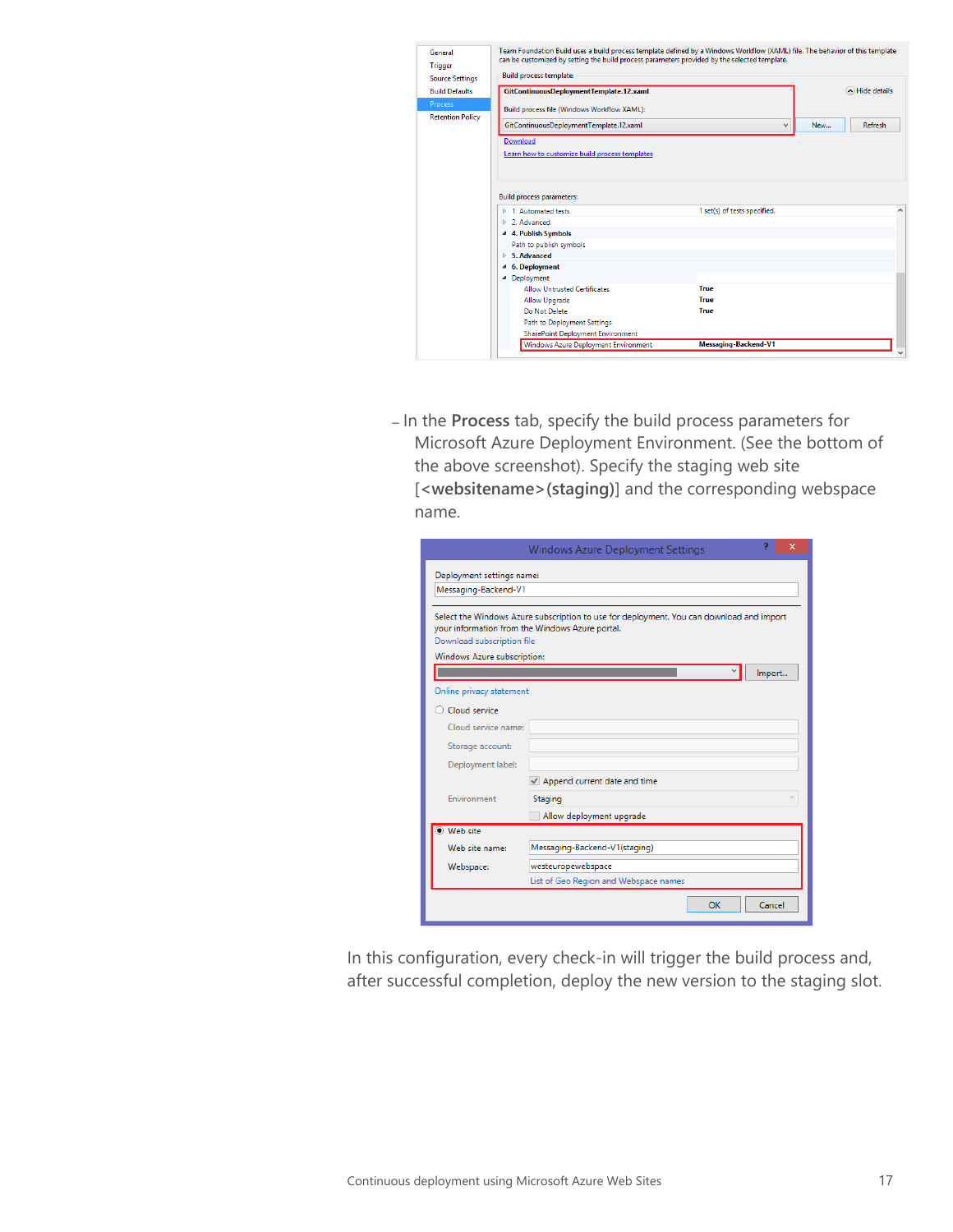# <span id="page-17-0"></span>Swapping the production and staging environments

As already mentioned, swappable staging and production slots are included with Microsoft Azure Web Sites. Swapping these slots not only means swapping the deployed artifacts, but also the general settings, connection strings, handler mappings, and monitoring and diagnostic settings. Only the following configuration will not be swapped:

- Publishing endpoints.
- Custom domain names.
- SSL certificates and bindings.
- Scale settings.

The implicit swapping of application settings and connection strings becomes a problem if we swap sites that use configuration settings to point to other staging and production resources. For example, site 1 uses application settings to point to site 2, and site 2 uses a connection string to point to the storage resource. In both cases, production points to production and staging points to staging (Figure 11).



*Figure 11: Before swapping, configuration settings point to correct slots*

Swapping site 1 will also swap the application settings that point to site 2. In this case, the production slot of site 1 points to the staging slot of site 2, which most likely is not our intention (Figure 12).



*Figure 12: After swapping, configuration settings point to incorrect slots*

To avoid this issue, we simply create a swap script that swaps the slots and takes care of the configuration settings. We discuss this approach in detail in the [script section](#page-30-1) of this document.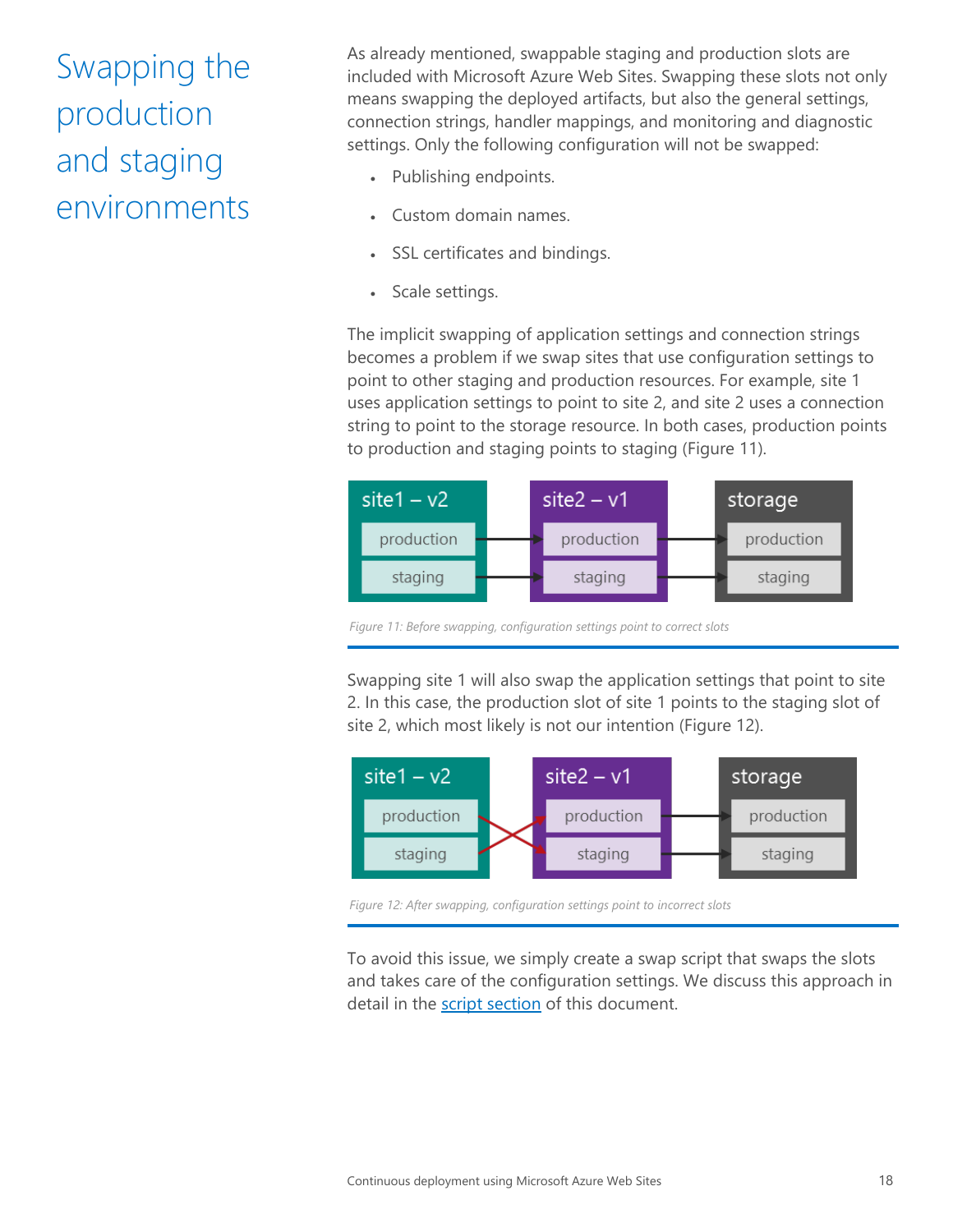<span id="page-18-0"></span>Scripting configuration and deployment on Microsoft Azure Web Sites

<span id="page-18-1"></span>Working with the crossplatform CLI

<span id="page-18-2"></span>Working with PowerShell cmdlets

The importance of automation has been emphasized throughout this document: In today's business environment, it is essential to be able to create and configure all resources automatically—without manual interaction. This necessitates treating the infrastructure basically as code, as well.

Microsoft Azure provides two scripting platforms to automate work: Windows PowerShell cmdlets and cross-platform command line tools for Windows, Mac, and Linux. Additionally, it exposes a REST API and the corresponding managed libraries called *Microsoft Azure Management Libraries* (WAML). The following subsections take a closer look at the [cross-platform CLI](#page-18-3) and [PowerShell.](#page-18-4)

<span id="page-18-3"></span>Most command line interface commands are grouped based on the corresponding Microsoft Azure capabilities, such as cloud services (**service**), web sites (**site**) or SQL databases (**sql**).

Another important command is **account**. It is used to import subscription details and to specify the active subscription for all subsequent commands:

- To import a subscription: **azure account import <publish filename>**
- To select the imported subscription as the active account for any further interaction with the service: **azure account set <subscription name>** (with all following commands now working against the selected subscription)

Alternatively, the **azure login** command can be employed to use the Azure Active Directory credentials (instead of importing a publish file).

<span id="page-18-4"></span>Similar to the cross-platform CLI, the Windows PowerShell cmdlets are grouped according to Window Azure capabilities. However, without the CLI's hierarchical command structure, PowerShell cmdlets work quite differently. For example, the following two commands are used to import and select active subscriptions:

- **Import-AzurePublishSettingsFile <publish filename>**
- **Select-AzureSubscription <subscription name>** (with all following commands now working against the selected subscription)

Unfortunately, not all functionality is exposed through CLI or PowerShell scripts, and the functionality exposed is not symmetric between the two.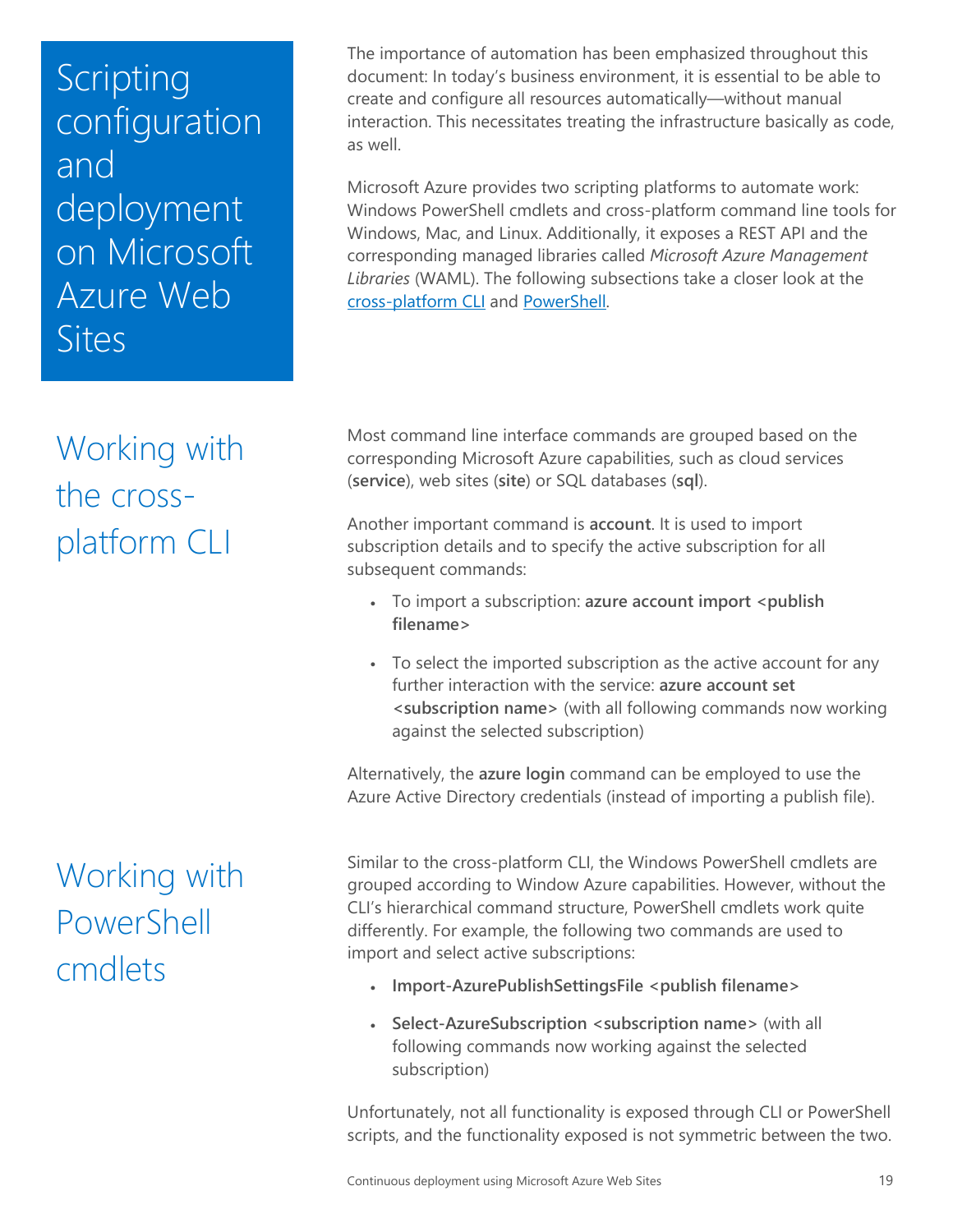Below are the four most important PowerShell cmdlets for working with web sites:

- [New-AzureWebsite:](http://msdn.microsoft.com/en-us/library/windowsazure/dn495157.aspx) Creates a new web site.
- [Get-AzureWebsite:](http://msdn.microsoft.com/en-us/library/windowsazure/dn495127.aspx) Retrieves a web site object containing its settings and configuration.
- [Set-AzureWebsite:](http://msdn.microsoft.com/en-us/library/windowsazure/dn495207.aspx) Configures a web site.
- [Remove-AzureWebsite:](http://msdn.microsoft.com/en-us/library/windowsazure/dn495151.aspx) Deletes a web site.

With the cross-platform CLI, the **azure site create** command creates a new web site. The command allows the explicit creation of a Git repository, but does not make any other deployment options (like TFS and Dropbox) scriptable. The command is idempotent, so it can be executed multiple times with the same result. Therefore, it is not a problem to call **azure site create** on an existing site.

The following script creates a new web site with its Git repository: **azure site create --location <location> --git <website name>**

One way to check if a web site name is available is to simply perform a name lookup:

```
$HostName = "$WebSiteName .azurewebsites.net"
$WebSiteNameExists = $True
try {
 [net.dns]::GetHostEntry($HostName)
}
catch {
 $WebSiteNameExists = $False
 azure site create –git <website name>
}
```
Once the web site is created, the **azure site set** command can be used to configure its general settings:

- **.NET version**: Valid options are v3.5 and v4.5.
- **PHP version**: Valid options are off, v5.3, and v5.4.
- **Platform**: Valid options are x86 and x64.
- Enable/disable **web sockets**.
- Enable/disable **remote debugging**. (Version of remote debugging is either VS2012 or VS2013.)
- Mode for **managed pipeline**: Valid values are Classic and Integrated.

<span id="page-19-0"></span>Automating the creation and deletion of web sites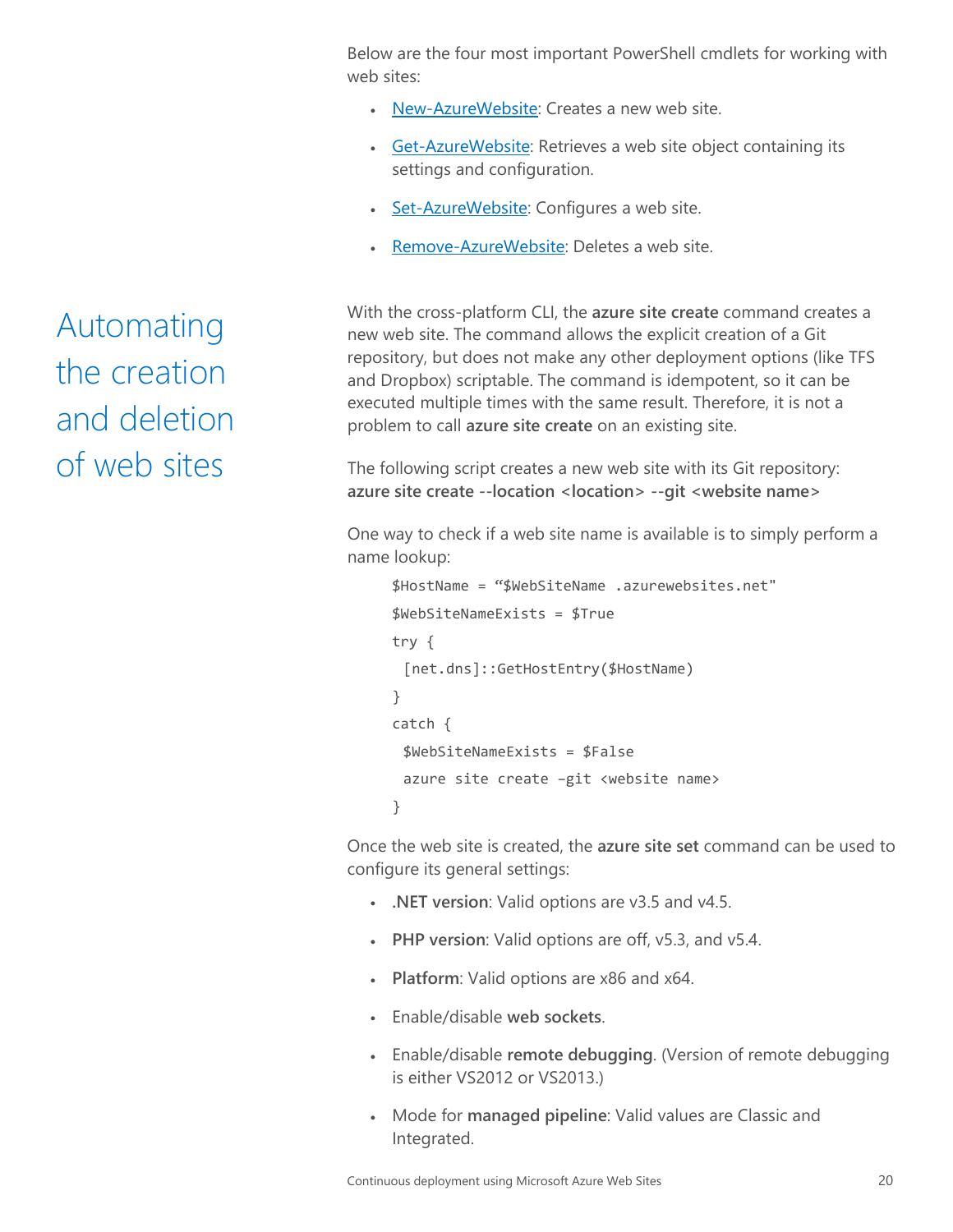Further, the **azure site scale** command can be used to scale the web site:

- **azure site scale mode --mode standard <website name>**
- **azure site scale instances --instances 4 --size medium <website name>**

Finally, should an existing site need to be deleted, the **azure site delete** command can be used.

With PowerShell cmdlets, **New-AzureWebSite** and **Remove-AzureWebSite** are provided to create and delete web sites:

- **New-AzureWebSite -Name <website name> -git -Location <location>**
- **Remove-AzureWebSite –Name <website name> -Force**

As of May 2014, there is no simple way to define scale mode and instance size using Microsoft Azure Service Management PowerShell cmdlets. While the PowerShell cmdlets for Microsoft Azure Resource Manager provide this capability, Resource Manager is still in preview and is not covered in this document.

Configuring a CNAME or an A record is fairly straightforward. To take advantage of this capability, we need to configure Microsoft Azure Web Sites for *shared* or *standard* mode. This can be done using **azure site scale mode standard <website name>** as the CLI script.

Configuring the CNAME and A record can be fully scripted on Microsoft Azure Web Sites. However, not all DNS registrars provide scripting capabilities and therefore might require some manual steps. These steps are highlighted below in *blue italics*.

#### **Configuring a CNAME**

- 1. *Add the CNAME to the domain registrar using a subdomain alias* (such as **www**) *that points to the Microsoft Azure Web Sites default site URL* (**<mysite>.azurewebsites.net**).
- 2. To add the subdomain name (for example, www.cloudbeatsch.net) to Microsoft Azure Web Sites, use the following CLI script: **azure site domain add <subdomain name> <website name>**

#### **Configuring an A record**

1. *Add the A record to the domain registrar using the Microsoft Azure Web Sites IP address as its value.* This can be resolved using the following PowerShell script:

\$HostName = <website name> + ".azurewebsites.net"

# <span id="page-20-0"></span>Configuring custom domain names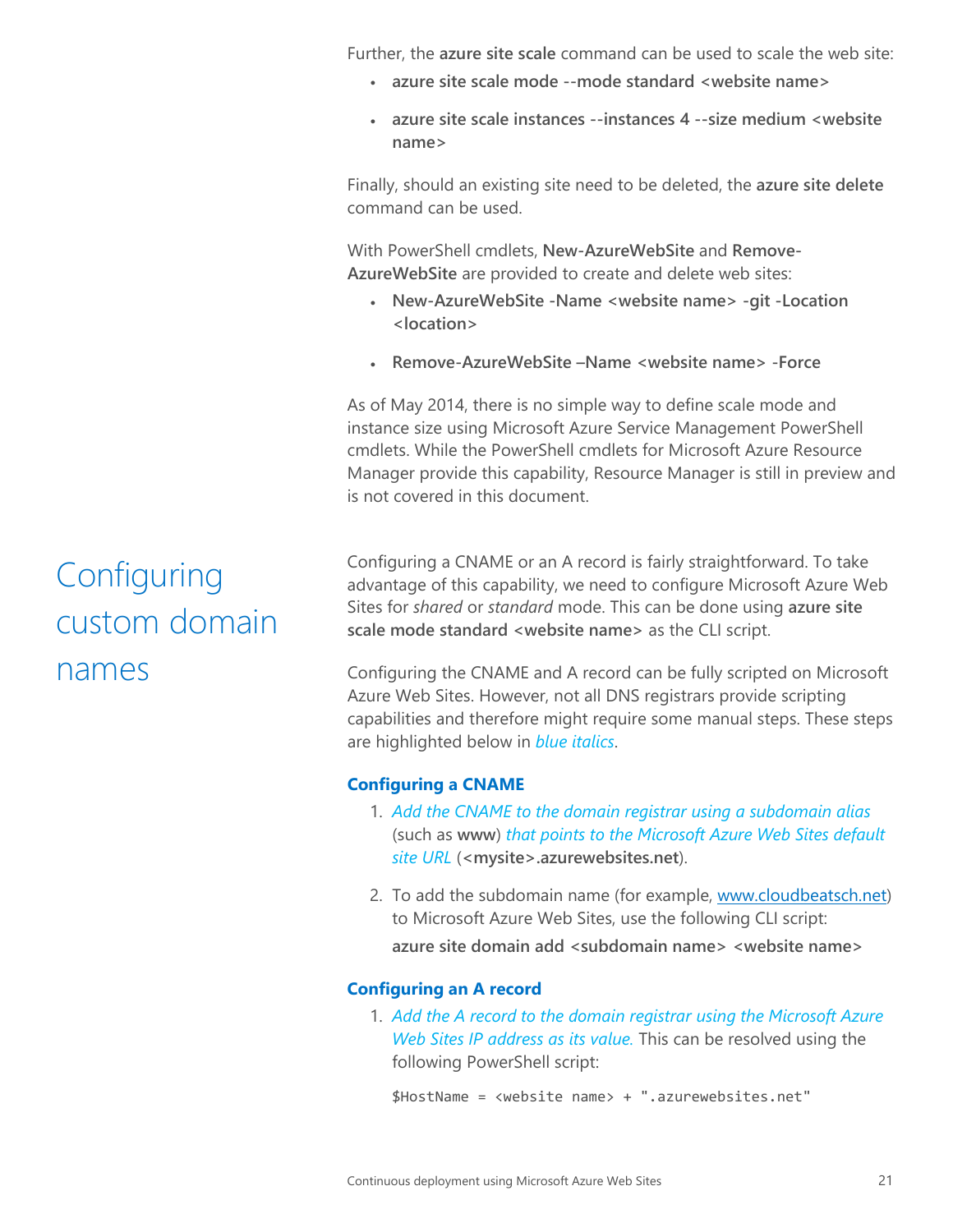\$AddressList = @(([net.dns]::GetHostEntry(\$HostName)).AddressList)

\$IPAddress = \$AddressList.IPAddressToString

- 2. *Microsoft Azure Web Sites will need to verify that we own the respective domain name. For this verification, create a CNAME entry for the hostname* **awverify** *that points to* **awverify.<website name>.azurewebsites.net**.
- 3. As soon as these values have been replicated across the DNS network, we can configure the Microsoft Azure Web Sites domain (for example, cloudbeatsch.net) by using the following CLI script: **azure site domain add <domain name> <website name>**

Within PowerShell, custom domain names can be set using the **Set-AzureWebSite** cmdlet:

 **Set-AzureWebSite -Name <website name> -Hostnames @("<domain name>")**

To use our own SSL certificate, we must configure Microsoft Azure Web Sites for *standard* mode. This can be done using the **azure site scale mode standard <website name>** CLI script.

Configuring Microsoft Azure Web Sites for SSL requires two steps:

- 1. Upload the SSL certificate using the following CLI script: **azure site cert add -c <certificate path> -k <password> <website name>**
- 2. Configure the SSL bindings. Server Name Indication (SNI) and IPbased SSL are supported.

Note that in the case of IP-based SSL, a virtual IP address is created, which requires an update of the related A record. To retrieve the new IP address, the same PowerShell script can be used as for retrieving the IP address for the initial A record:

```
$HostName = <website name> + ".azurewebsites.net"
$AddressList = 
@(([net.dns]::GetHostEntry($HostName)).AddressList)
$IPAddress = $AddressList.IPAddressToString
```
As of May 2014, neither the CLI nor the PowerShell tools provide the functionality to configure SSL bindings. However, they can be configured using the REST API. A lightweight example of how to configure SSL bindings using Guzzle is discussed in the following blog post: [http://blog.syntaxc4.net/post/2014/02/22/using-guzzle-to-interact-with](http://blog.syntaxc4.net/post/2014/02/22/using-guzzle-to-interact-with-the-windows-azure-management-api.aspx)[the-windows-azure-management-api.aspx.](http://blog.syntaxc4.net/post/2014/02/22/using-guzzle-to-interact-with-the-windows-azure-management-api.aspx)

### <span id="page-21-0"></span>Configuring an SSL certificate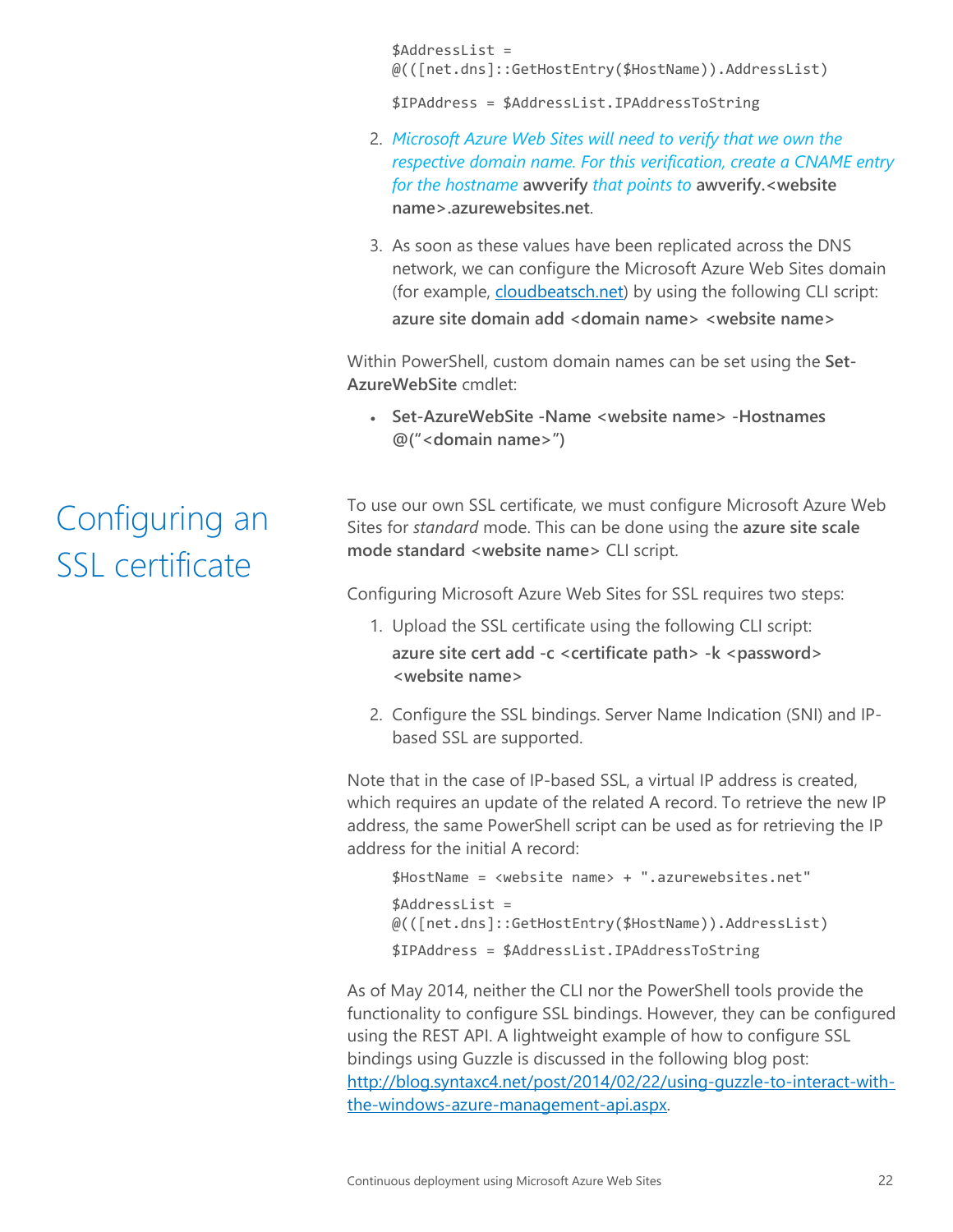# <span id="page-22-0"></span>Configuring application settings and connection strings

Besides the general configuration of web sites, Microsoft Azure Web Sites separates application settings and connection strings, which are used for linked resources. Whether we use application settings or connection strings depends on how the deployed application or framework handles configuration.

Application settings can be set easily by using the **azure site appsetting add** command:

**azure site appsetting add <key1>=<value1> <website name>**

It is also possible to add a semicolon-separated list of key/value pairs:

 **azure site appsetting add <key1>=<value1>;<key2>=<value2> <website name>**

If one of the values contains a semicolon (;), the value must be put between two backslash marks ("\"):

- **azure site appsetting add <key1>="\"<value;1>"\" <website name>**
- **azure site appsetting add <key1>="\"<value;1>"\";<key2>="\"<va;2>"\" <website name>**

Connection strings work in the same way as application settings, but they also require a connection type (like Microsoft SQL Azure, SQL Server, Custom, or MySql). The connection string values are hidden in the Microsoft Azure portal. To add a connection string, we can use the **azure site connectionstring add** command:

 **azure site connectionstring add <connection name> <value> <type> <website name>**

With PowerShell, we can use the **Set-AzureWebSite cmdlet** to set the application settings and connection strings:

```
$appSetting = @{``key1>}" = "values1>}"$connStringInfo = @{
 Name = "<key1>"; Type = "SQLAzure"; ConnectionString = 
"<value1>" }
Set-AzureWebsite -Name <website name> -AppSettings 
$appSettings `
 -ConnectionStrings $connStringInfo
```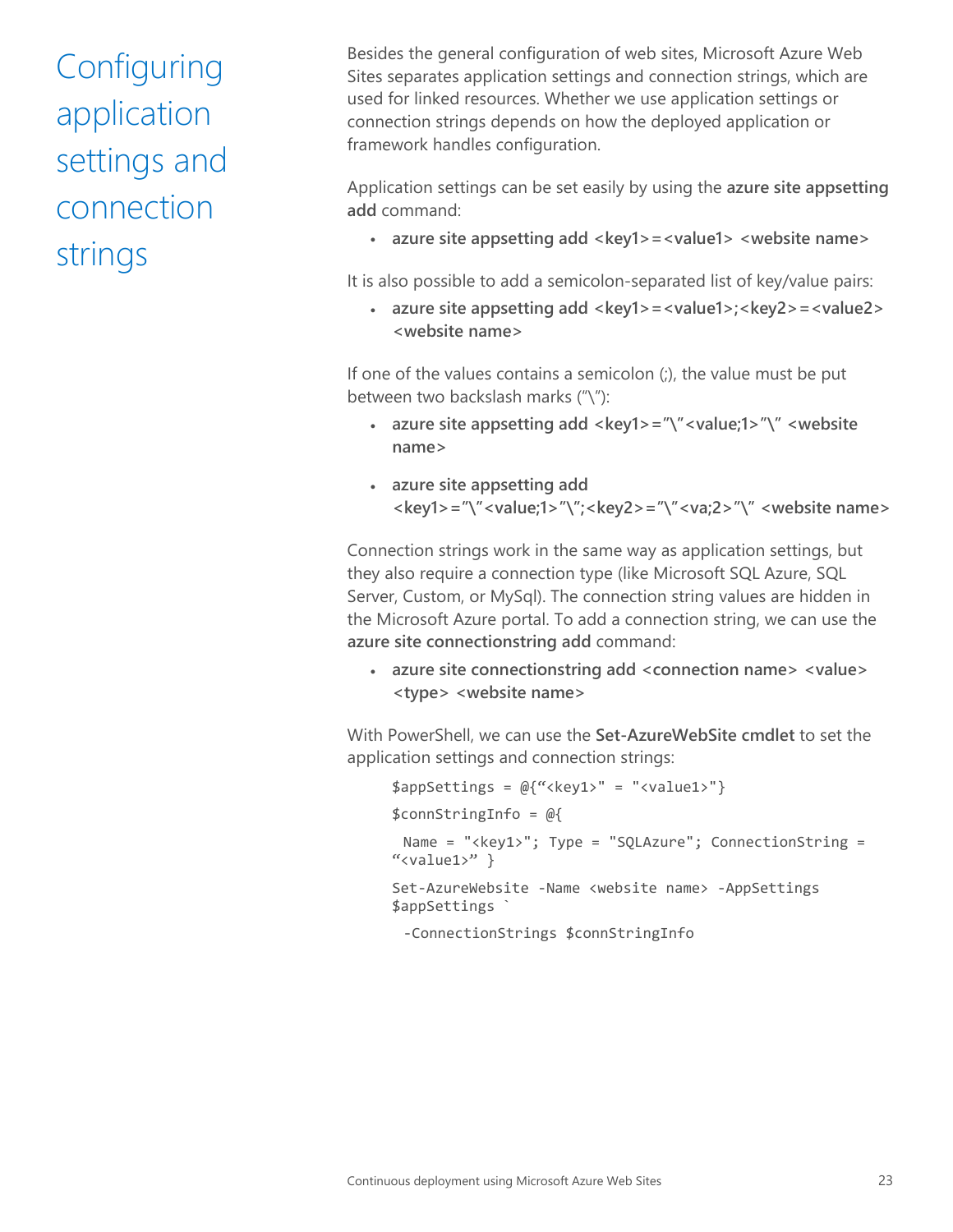## <span id="page-23-0"></span>Working with the staging environment

Working with the staging environment is just like working with any other web site. Most **azure site** commands provide the **--slot** option to target the staging environment. To create the staging environment, we simply run the **azure site create** command using the **--slot staging** option. For example, the following three commands create, scale, and configure the staging environment:

- **azure site create –git --slot staging <websitename>**
- **azure site scale instances --instances 2 --size small --slot staging <websitename>**
- **azure site set --php-version v5.4 -R -W --slot staging <websitename>**

The **azure site swap** command can be used to swap the production and staging environments:

**azure site swap --quiet <websitename>**

As discussed previously, this will also swap the following configuration settings:

- General settings.
- Connection strings.
- Handler mappings.
- Monitoring and diagnostic settings.

We can create a swap script that preserves the production and staging settings. The script consists of the following six steps:

- 1. Retrieve configuration settings from the production slot.
- 2. Retrieve configuration settings from the staging slot.
- 3. Set production settings for the staging slot.
- 4. Restart the staging slot to retrieve the new settings.
- 5. Swap slots.
- 6. Set staging settings for the staging slot.

Below is a PowerShell script that swaps the slots while preserving the application settings and connection strings for production and staging:

*#1. Retrieve production settings* \$prodWebSite = Get-AzureWebsite -Name <websitename> -slot production *#2. Retrieve staging settings* \$stagingWebSite = Get-AzureWebsite -Name <websitename> slot staging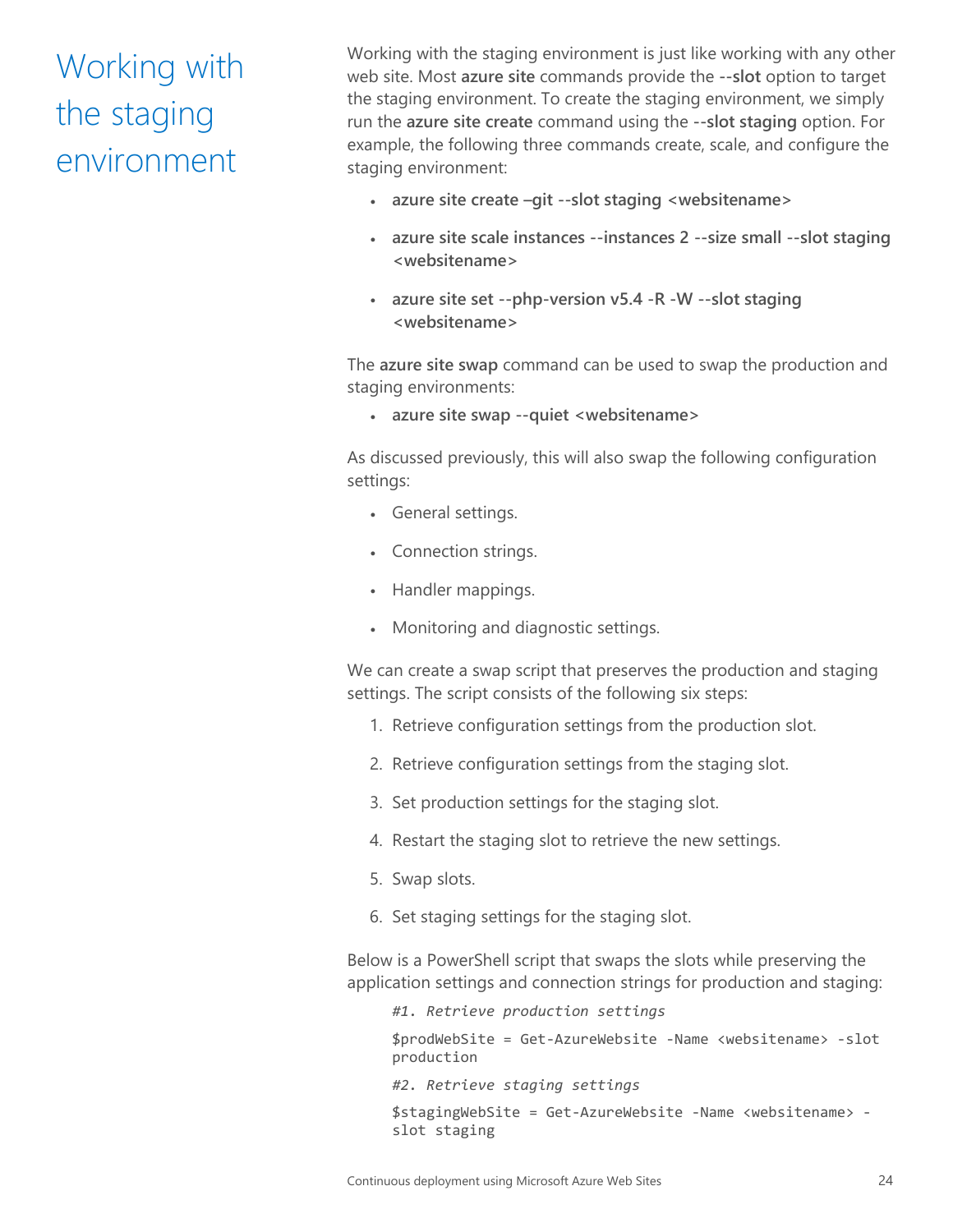*#3. Set production settings for staging slot* Set-AzureWebsite -Name <websitename> -slot staging` -AppSettings \$prodWebSite.AppSettings` -ConnectionStrings \$prodWebSite.ConnectionStrings *#4. Restart the staging slot* Restart-AzureWebsite -Name <websitename> -slot staging *#5. Swap slots* azure site swap --quiet <websitename> *#6. Set staging settings* Set-AzureWebsite -Name <websitename> -slot staging` -AppSettings \$stagingWebSite.AppSettings` -ConnectionStrings \$stagingWebSite.ConnectionStrings

As of May 2014, Git and GitHub are the two supported deployment methods when using **azure site create**.

The **azure site create --git** command creates a Git remote entry called **azure**. This remote entry points to the web site's Git repository. The simplest way to deploy is by pushing the local repo to the remote **azure** entry through the **git push azure <your branch>** command.

To create a Git repository for an already existing site, we can just rerun the **azure site create --git** command. This will create the Git repo if it is not already there.

In addition, the deployment username and password can be set by using the following command:

**azure site deployment user set <username> <password>**

Note here that the username and password are set for a user—not for an individual web site. This means all that all web sites within a subscription share the same username and password.

Finally, the Git repo URL has the following format: https://<username>@<websitename>.scm.azurewebsites.net/<website name>.git.

#### **Customizing the deployment process**

Each Git push triggers the deployment process, which can be customized using a custom deployment script. (The only exception is when pushing from TFS Git, which has its own build system.) This script can be used to fetch specific libraries, customize the file copy process, or run quick post-deployment tests (such as consistency checks or validation of file signatures/hashes). Note that this should only be done when running in *basic* or *standard* mode; otherwise, a lasting CPU utilization during deployment might shut down the web site.

#### <span id="page-24-0"></span>Deploying a web site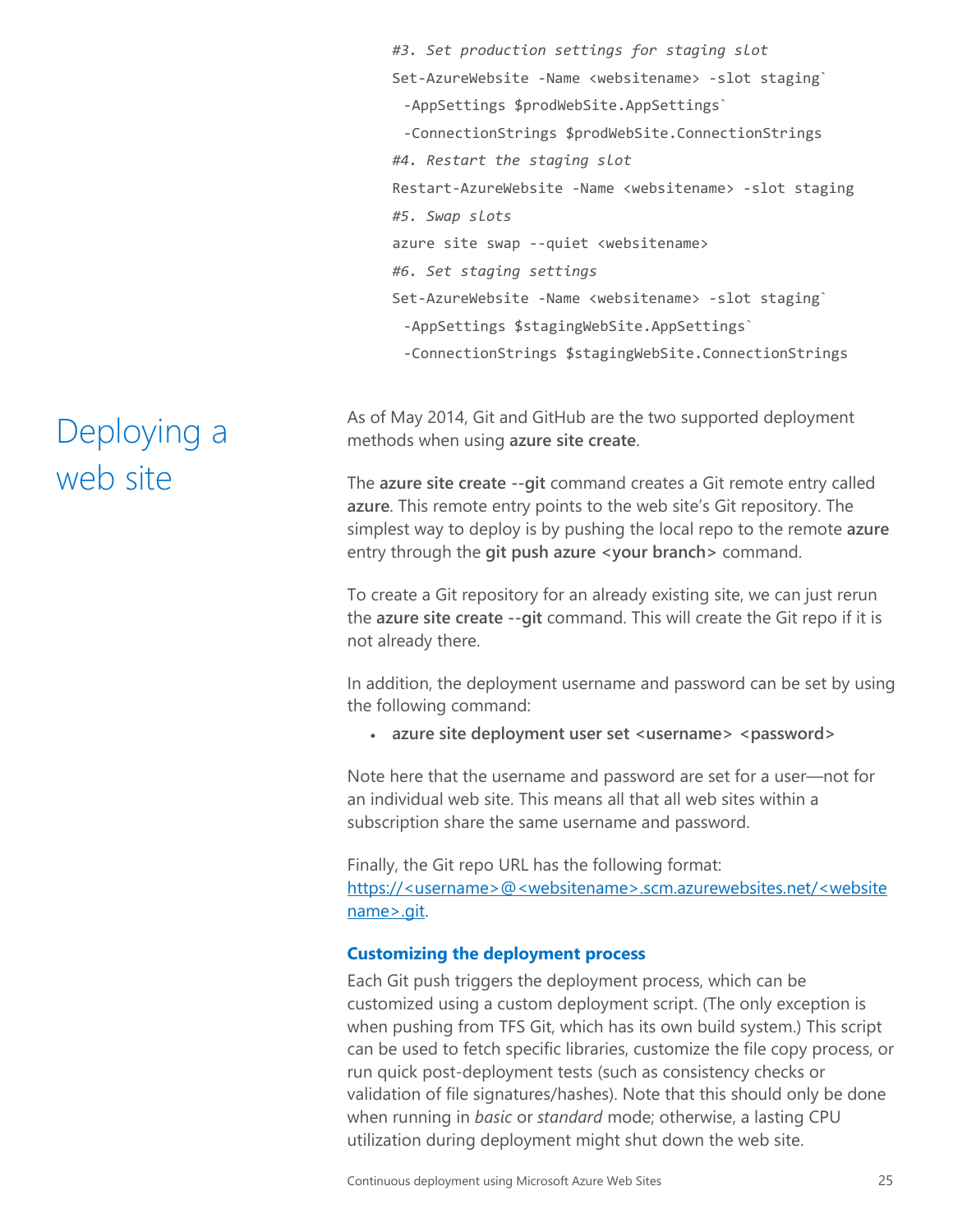Creating a custom script is as easy as running the **azure site deploymentscript** command for the required target platforms (such as node, ASP.NET, and PHP). The command creates **.deployment** and **deploy.cmd** files, which must be added to the root of the local source repo.

To customize the default deployment, simply edit the **deploy.cmd** file. In essence, it consists of pre-deployment, build (for .NET projects), and post-deployment steps. We can use the post-deployment step to run some high-level tests to verify deployment or to update configuration settings for static web pages.

Taking a closer look at the later example, imagine we have an **ember.js** framework (or any other static client web application) that calls a REST backend. In this case, we would use a REST adapter within the **store.js** file:

```
DS.RESTAdapter.reopen({
 url: "http://backendurl"
});
```
Because ember.js is a client model-view-controller (MVC) framework, we cannot use the web site's application settings to configure the URL for the REST backend. One way to overcome this issue is to configure the URL as a pre-deployment task. We basically read the application settings of the web site and change the URL in the store.js file. To do so, we first replace the URL in the store.js file with a placeholder (in this case, **BACKEND\_URL**):

```
DS.RESTAdapter.reopen({
 url: "BACKEND_URL"
});
```
We then configure an application setting for the respective web site. This setting holds the actual backend URL and will be used by the deployment script to replace the placeholder:

 **azure site appsetting add BACKEND\_URL=https://mybackendurl.com <website name>**

Next, we create the deployment script that will replace the URL placeholder each time we deploy the web site. We use the **azure site deploymentscript** command to generate the skeleton deployment script:

**azure site deploymentscript –basic**

Finally, we add the replacement functionality right before the file sync takes place. The values of the application settings are defined as script variables, so we can simply retrieve the value of the backend URL using **% BACKEND\_URL%**.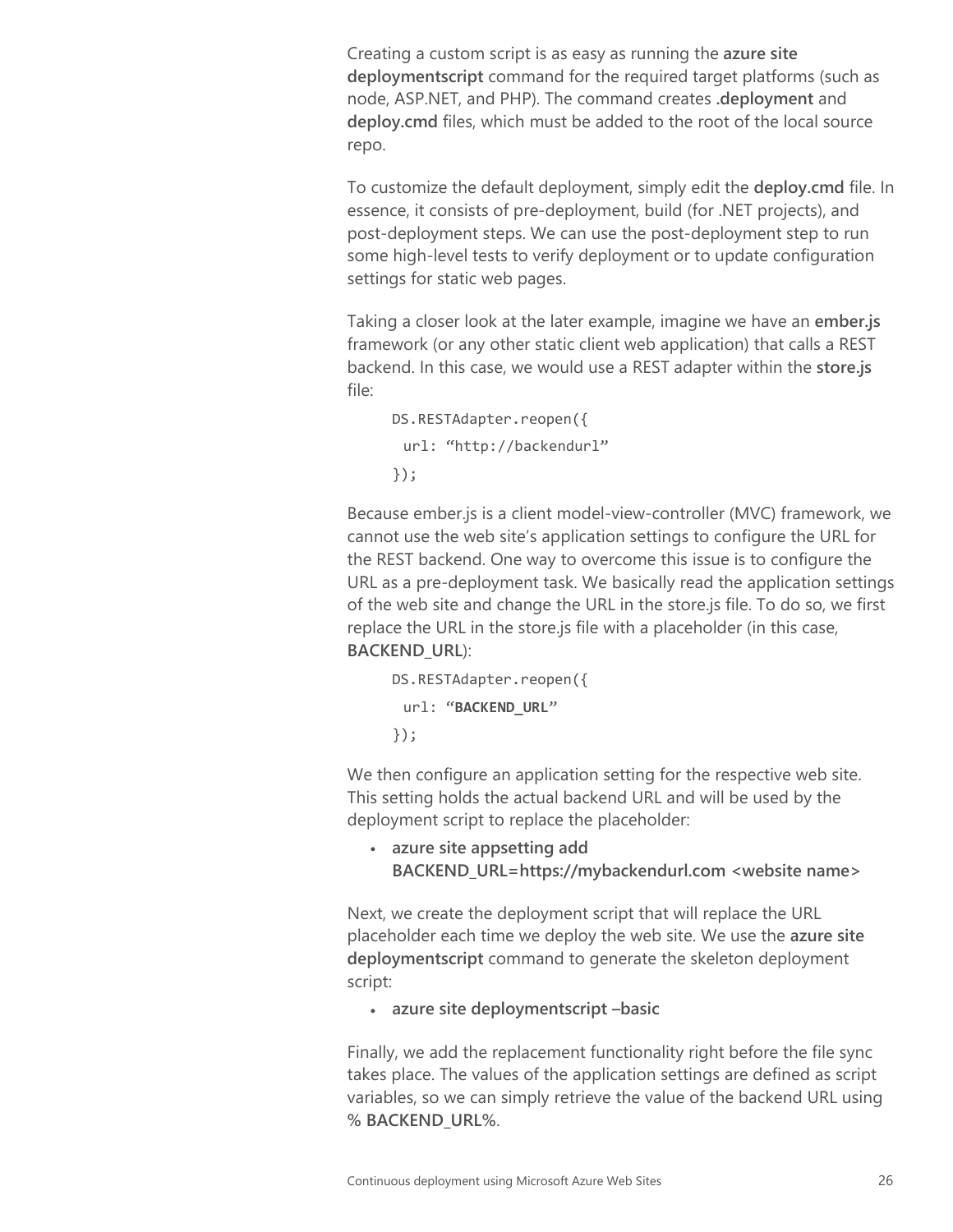The following script does exactly this—it copies the store.js file into a temp file, uses PowerShell to replace the placeholder with the actual value, and stores the altered file in store.js. The last step is to then delete the temp file.

:: Pre deployment stub set TMPFILE="%DEPLOYMENT SOURCE%\temp-%RANDOM%.tmp" set TARGETFILE= "%DEPLOYMENT\_SOURCE%\store.js" echo copy %TARGETFILE% to %TMPFILE% call copy %TARGETFILE% %TMPFILE% echo replace BACKEND\_URL with %BACKEND\_URL% in %TARGETFILE% call type %TMPFILE% | powershell -Command "\$input | ForEach-Object { \$\_ -replace \"BACKEND\_URL\", \"%BACKEND\_URL%\" }" >%TARGETFILE% echo delete %TMPFILE% call del %TMPFILE% echo BACKEND\_URL in "%TARGETFILE%" has been replaced with "%BACKEND\_URL%" IF !ERRORLEVEL! NEQ 0 goto error :: 2. KuduSync ...

With this approach, we can deploy client applications (like ember.js) on web sites and ensure that their REST calls are targeting the correct backend. However, remember to be careful when using different URLs for staging and production: The file gets updated when a new version is deployed—but not when slots swap or application settings change.

#### **Using Grunt as part of the web site deployment process**

With a larger number of dependencies or additional pre-deployment tasks, the above approach can become cumbersome and unmanageable. In such cases, we can use existing task runners like Grunt as part of the deployment process. Grunt is a JavaScript-based task runner [\(http://gruntjs.com/\)](http://gruntjs.com/) that helps to automate repetitive tasks like **build** or **minified**. To use Grunt as part of the web site deployment process, we add its installation and execution to the custom deployment script. To create the bash script skeleton, we can use the following CLI command:

**azure site deploymentscript --node --scriptType bash**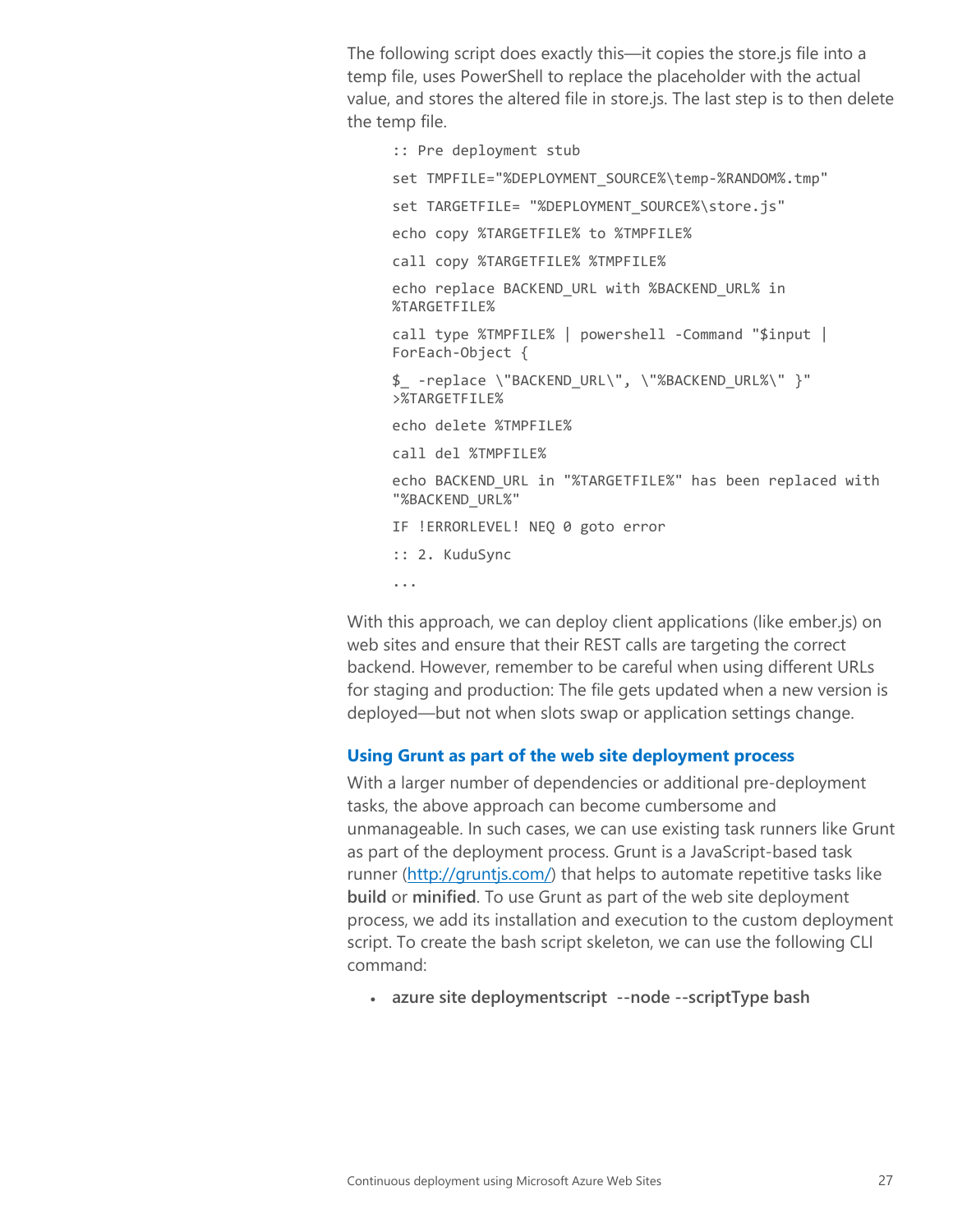The actual pre-deployment task to install and run Grunt is as follows:

1. Run **npm install** to download and install the node packages referred to in **package.json**.

\$NPM\_CMD install

2. Install bower using **npm install bower** and **bower install**.

\$NPM\_CMD install bower

./node\_modules/.bin/bower install

3. Install Grunt using **npm install grunt-cli** and execute **grunt** tasks running Grunt.

\$NPM\_CMD install grunt-cli ./node modules/.bin/grunt --no-color build

So far, the deployment script has installed Grunt on the web site and run it to build the JavaScript application. (This might include steps such as resolving URLs or minifying the JavaScript application.) The last step is to deploy the distributable files using Kudu Sync:

4. In the following example, we deploy the minified scripts from the dist directory (generated by Grunt) to the target directory ("\$DEPLOYMENT\_TARGET"). To do so, we use the **kudu sync** command. [\(Kudu](https://github.com/projectkudu/kudu) is the engine behind Git deployments in Microsoft Azure Web Sites.)

"\$KUDU SYNC CMD" -v 500 -f "\$DEPLOYMENT SOURCE/dist" -t "\$DEPLOYMENT\_TARGET" -n "\$NEXT\_MANIFEST\_PATH" -p "\$PREVIOUS\_MANIFEST\_PATH" -i ".git;.hg;.deployment;deploy.sh"

A more detailed description of this approach can be found in Jay Harris's blog: [http://www.cptloadtest.com/2013/12/03/Git-And-Grunt-Deploy-](http://www.cptloadtest.com/2013/12/03/Git-And-Grunt-Deploy-To-Windows-Azure.aspx)[To-Windows-Azure.aspx.](http://www.cptloadtest.com/2013/12/03/Git-And-Grunt-Deploy-To-Windows-Azure.aspx)

<span id="page-27-1"></span>The Service Gateway is a reverse proxy that runs as a Microsoft Azure cloud service. In addition to providing capabilities such as authentication and monitoring, it is very helpful when implementing A/B testing. It also offers the functionality needed to use one custom domain name across multiple releases.

<span id="page-27-0"></span>Managing releases using the **Service Gateway**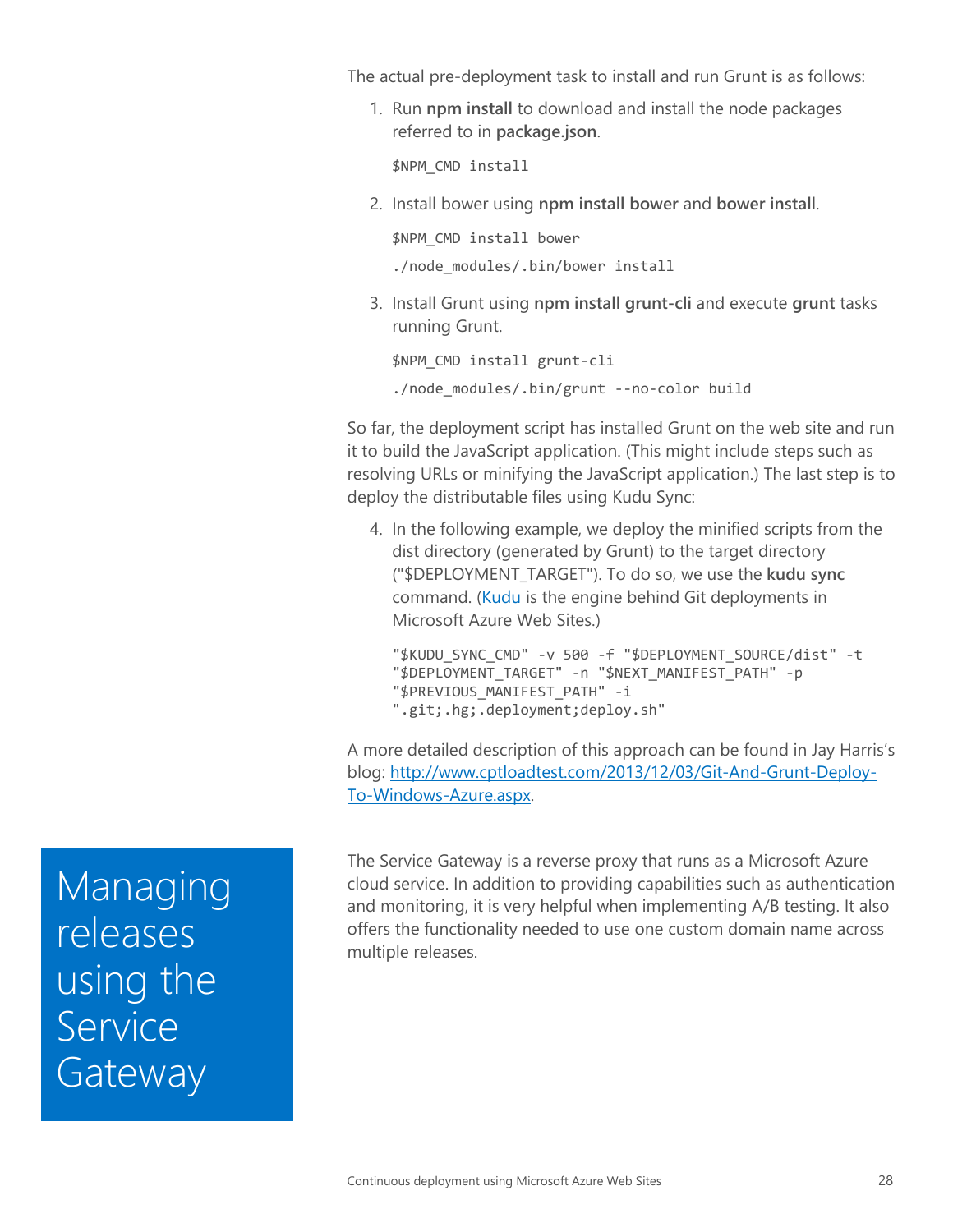Imagine that we want to A/B test site 1 while serving all requests from the site URL [http://mydomain.net](http://mydomain.net/) (Figure 13).





The Service Gateway allows us to define URL routes (called *roles*) and for each route, the weighting of its target. To implement A/B testing, we define the default route for the Gateway's URL (http://mydomain.net) and specify the weighting for the three target sties—site1 –  $v1$ , site1 –  $v^2$ , and site1 –  $v^2$  (staging). This is easily done by creating two items: a role index configuration to specify the default role (route) and the corresponding role configuration to define the weighting across the three targets. Below are the two configuration files in json, where **<configlocation>** refers to the location of the configuration files (like blob storage).

#### **https://<configlocation>/RoleIndex.json**

```
{
           Roles : 
      \{ "_Default" : 
     https://<configlocation>/defaultRole.json
           }
       }
https://<configlocation>/defaultRole.json
     {
           "Target":
         \lceil {
                  "Weight":949,
                "Redirect":"http://site1–v1.azurewebsites.net"
```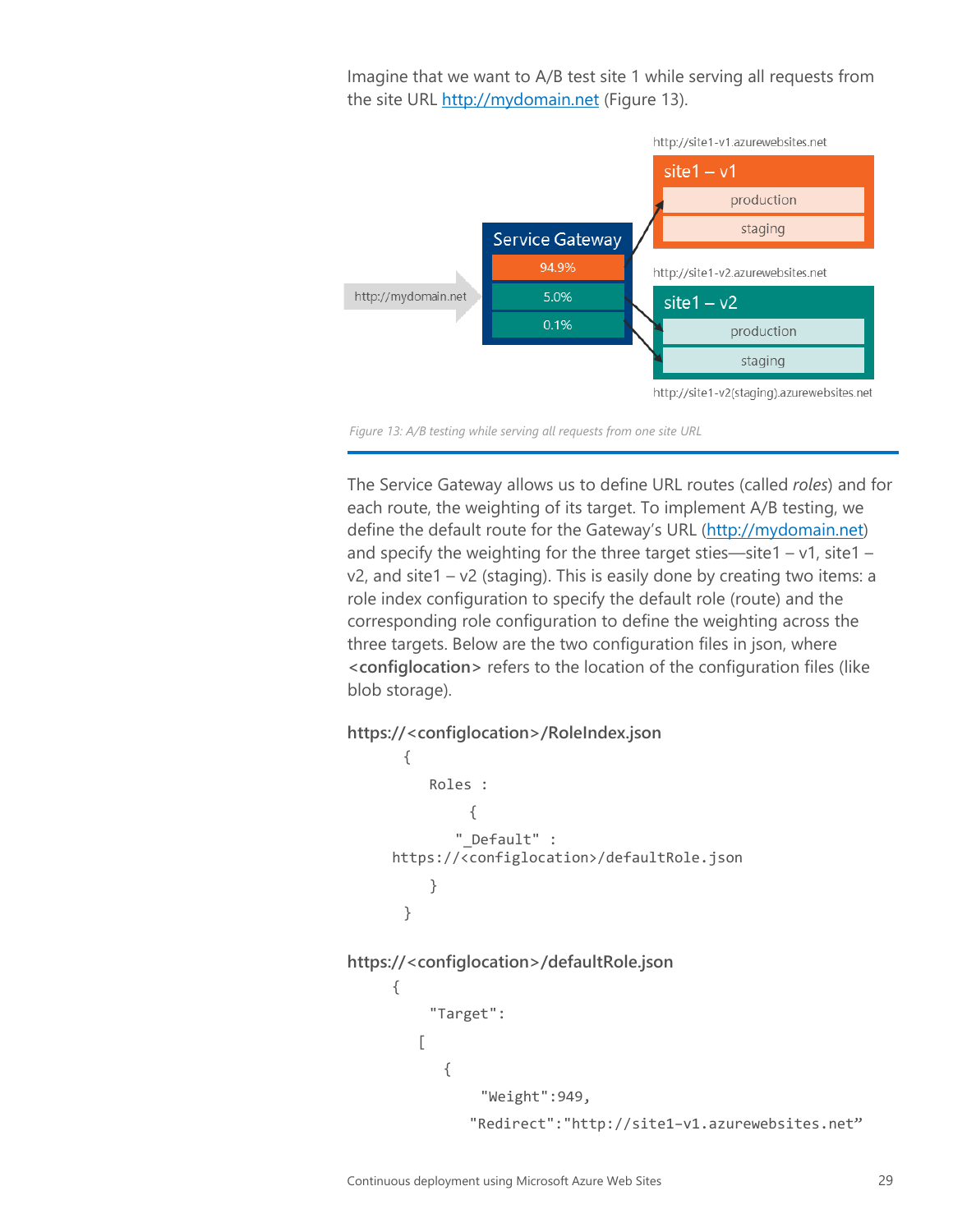```
 },
        {
             "Weight":50,
             "Redirect":"http://site1–v2.azurewebsites.net" 
        },
         {
             "Weight":1,
             "Redirect":"http://site1–
v2(staging).azurewebsites.net" 
        },
      ]
}
```
In the above example, we distribute the incoming requests by percentage across the weighted targets. It is also possible to route requests based on discrete criteria such as tenant, user, or IP address. The Gateway ensures affinity once a session has been selected for a route target, which avoids users being randomly routed on each request.

The Gateway is licensed under Apache License 2.0 and can be downloaded from CodePlex [\(https://sg.codeplex.com/\)](https://sg.codeplex.com/) or directly installed on Microsoft Azure using the Web App Gallery (Figure 14). The Service Gateway Management Console provides one-click deployment for the actual Service Gateway as well as a GUI to configure the roles.



*Figure 14: Installing the Service Gateway from the Web App Gallery*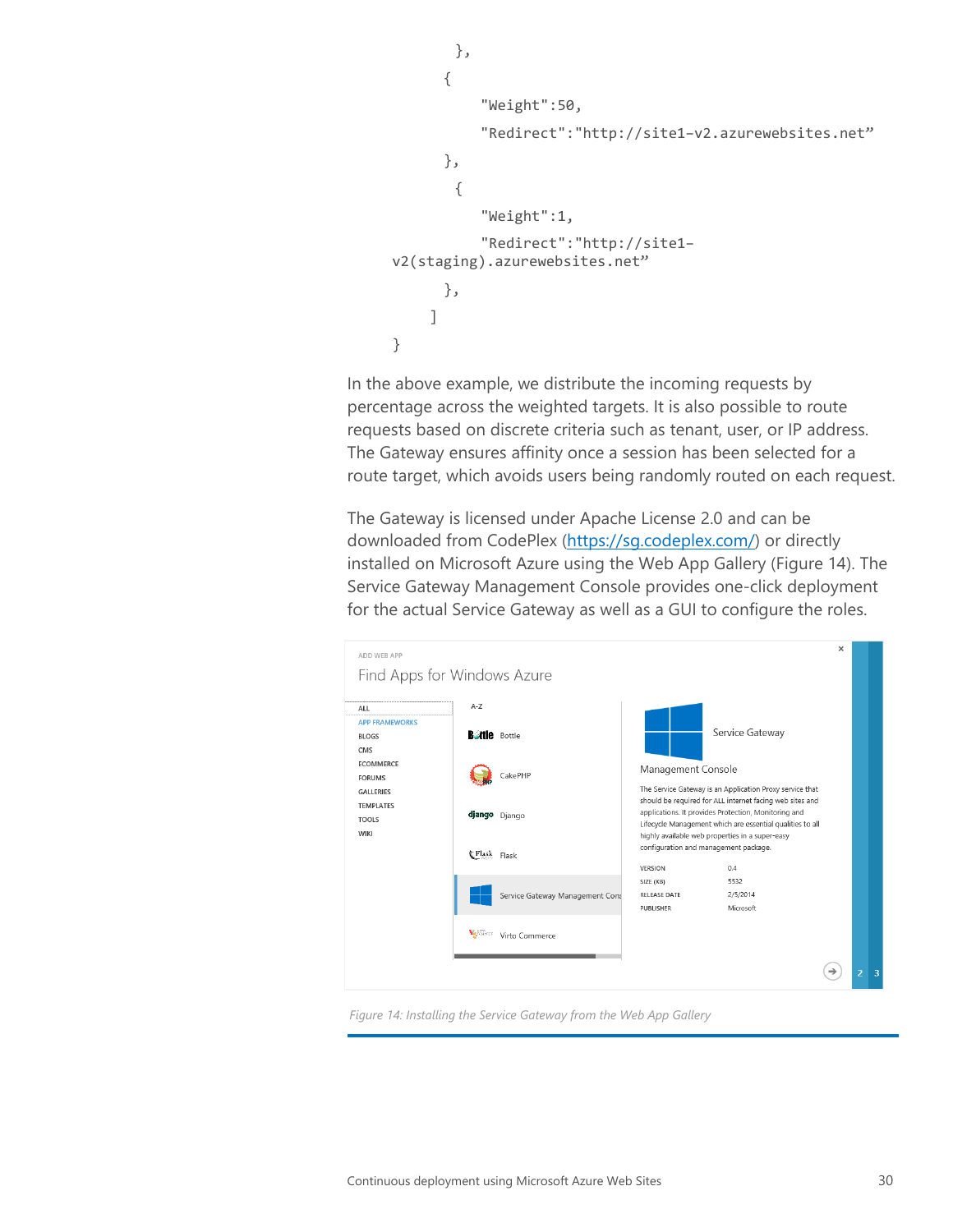# <span id="page-30-0"></span>Scripting example

<span id="page-30-1"></span>The GitHub repository [\(https://github.com/cloudbeatsch/Continuous-](https://github.com/cloudbeatsch/Continuous-Deployment-using-WAWS-Scripts)[Deployment-using-WAWS-Scripts\)](https://github.com/cloudbeatsch/Continuous-Deployment-using-WAWS-Scripts) provides example scripts that create and configure a web site and its resources using the approach described in this document. The examples are based on the solution structure shown in Figure 15. In this structure, note that:

- The frontend links to the backend using application settings.
- The backend links to the storage account using application settings.
- The backend uses a connection string to refer to the SQL database.



*Figure 15: Solution structure for example scripts in the GitHub repository*

All scripts are PowerShell cmdlets; therefore, the original intention was to use Microsoft Azure PowerShell scripts whenever possible. However, as of May 2014, these scripts were lacking the functionality to easily configure the web site scale mode (free, shared, and standard) as well as the instances size of the dedicated webspace. While the PowerShell cmdlets for Azure Resource Manager provide this capability, Resource Manager is still in preview and is not covered in this document.

So, the scripts actually use the **azure site scale** CLI commands to define the scale mode as well as the webspace instance size and number:

- **azure site scale mode --mode standard <website name>**
- **azure site scale instances --instances 4 --size small <website name>**

Mixing PowerShell cmdlets and CLI scripts requires some additional thought to deal with errors. CLI tools log errors to an azure.err file in the current directory, while PowerShell allows us to employ exception handling using try/catch clauses. Because we are mixing the two tools, we must combine the two methods for error handling. For identifying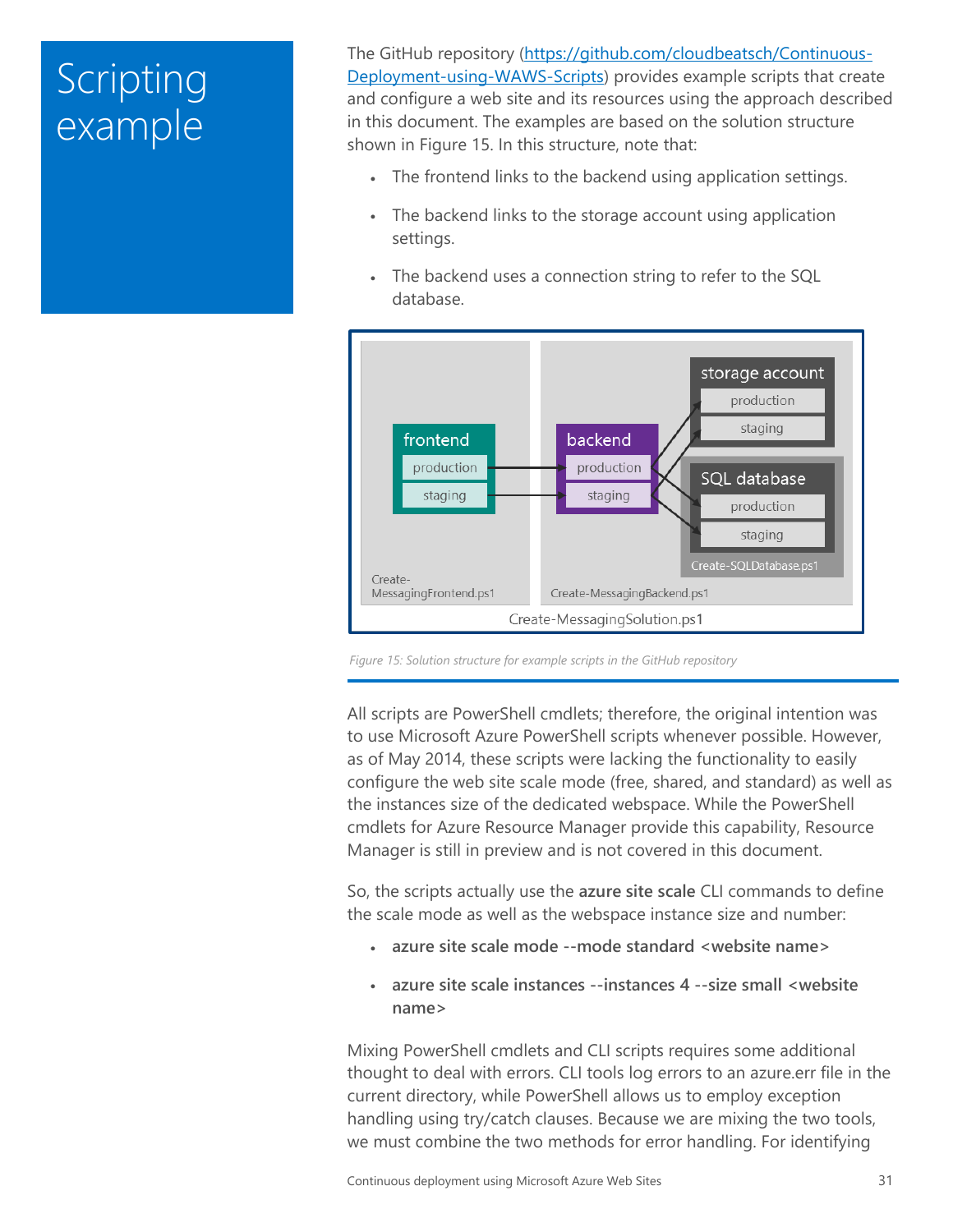CLI errors, we basically delete the azure.err (if it exists) and check if, at the end of the script, a new azure.err file has been created. If this is the case, we have an issue with one of the CLI commands. Detecting PowerShell issues is easier: Because we put the script body within a try clause, PowerShell exceptions will be automatically handled by the catch class. The PowerShell script below does exactly this. We just have to place the actual script commands at the position designated as **<script body>**:

```
if ((Test-Path "azure.err") -eq $True) {
 Write-Host "azure.err will be deleted"
 del azure.err
}
try{
 # start of script body
 <script body>
 # end of script body 
 if ((Test-Path "azure.err") -eq $True) {
        Write-Host "CLI ERRORS - check azure.err for 
details on errors"
 }
 else {
        Write-Host "CLI & POWERSHELL SUCCESS"
 }
}
catch {
 Write-Host "POWERSHELL ERROR - Azure PowerShell command 
terminated an error:" Write-Host $_
}
```
The **Create-MessagingSolution.ps1** script represents the top-level script that creates and configures all web sites and resources. It requires the following parameters:

- **AzureSubscription**: The name of the subscription where the solution should be deployed to. (Use **azure account list** to see a list of imported subscriptions.)
- **DCLocation**: The name of the data center location (for example, West Europe).
- **FrontendReleaseName**: The release branch name for the frontend (such as V2).
- **BackendReleaseName**: The release branch name for the backend (such as V4).

<span id="page-31-0"></span>Creating and configuring web sites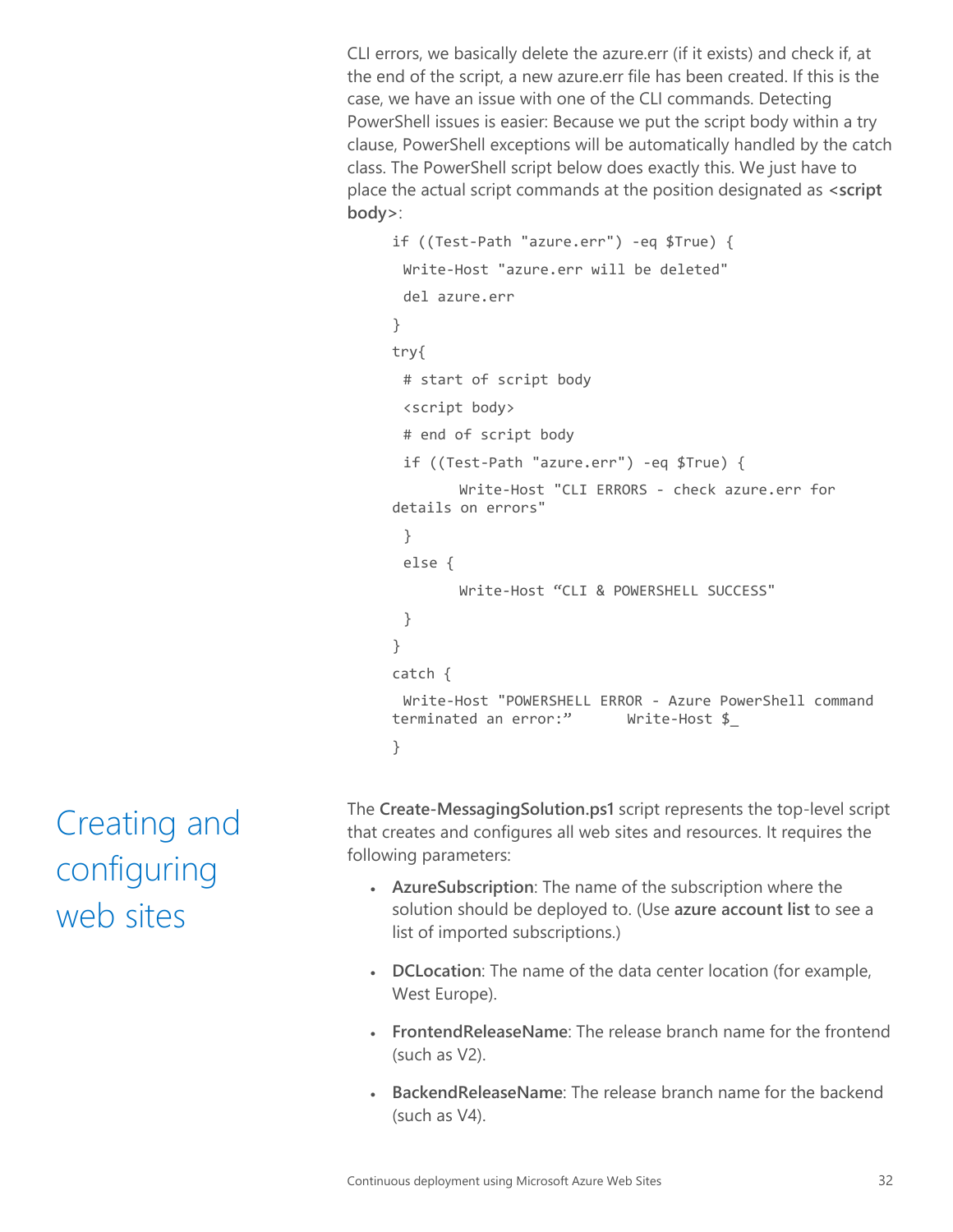- **DeleteExistingWebSites**: Defines if existing web site instances will be deleted. If set to **\$True**, existing web sites (staging and production) will be deleted before the creation and configuration of new instances. If set to **\$False**, the script will not delete existing web site instances but will reconfigure them.
- **CreateNewDatabase**: Defines whether a new database and database server should be created or an existing one should be used. If set to **\$True**, the script creates two new databases on two new database servers (one for production and one for staging). If set to **\$False**, the script searches the database servers within the specified data center location (**DCLocation** parameter) for the existing databases. It aborts if the databases cannot be found.

Example calls:

#### **.\Create-MessagingSolution.ps1 <subscriptionname> "West Europe" V3 V6 \$True \$True**

- Creates the production and staging web sites for frontend V3 and backend V6 in West Europe. (If the web sites already exist, it will delete and recreate them.)
- Creates two storage accounts (if they do not already exist).
- Creates two SQL databases on two database servers (one for production and one for staging).

#### **.\Create-MessagingSolution.ps1 <subscriptionname> "West Europe" V3 V6 \$False \$False**

- Creates the production and staging web sites for frontend V3 and backend V6 in West Europe. (It does not delete already existing web sites for the frontend V3 and backend V6 releases.)
- Creates two storage accounts (if they do not already exist).
- Searches for existing databases within the database servers that belong to the subscription and are located in the West Europe data center. (It will abort if the databases cannot be found.)

The **CreatePostUpdateScripts.ps1** script creates the **post\_update** hook bash script for a new Git repository. We simply copy the generated post\_update script into the hook directory of the component's Git server repository. The post update hook creation script requires the following parameters:

 **ComponentName**: The name of the component. This must match the component name and naming convention used to create the corresponding web sites. Within these examples, the naming convention for the web sites is **<ComponentName>- <RealeaseName>**.

### <span id="page-32-0"></span>Creating a new component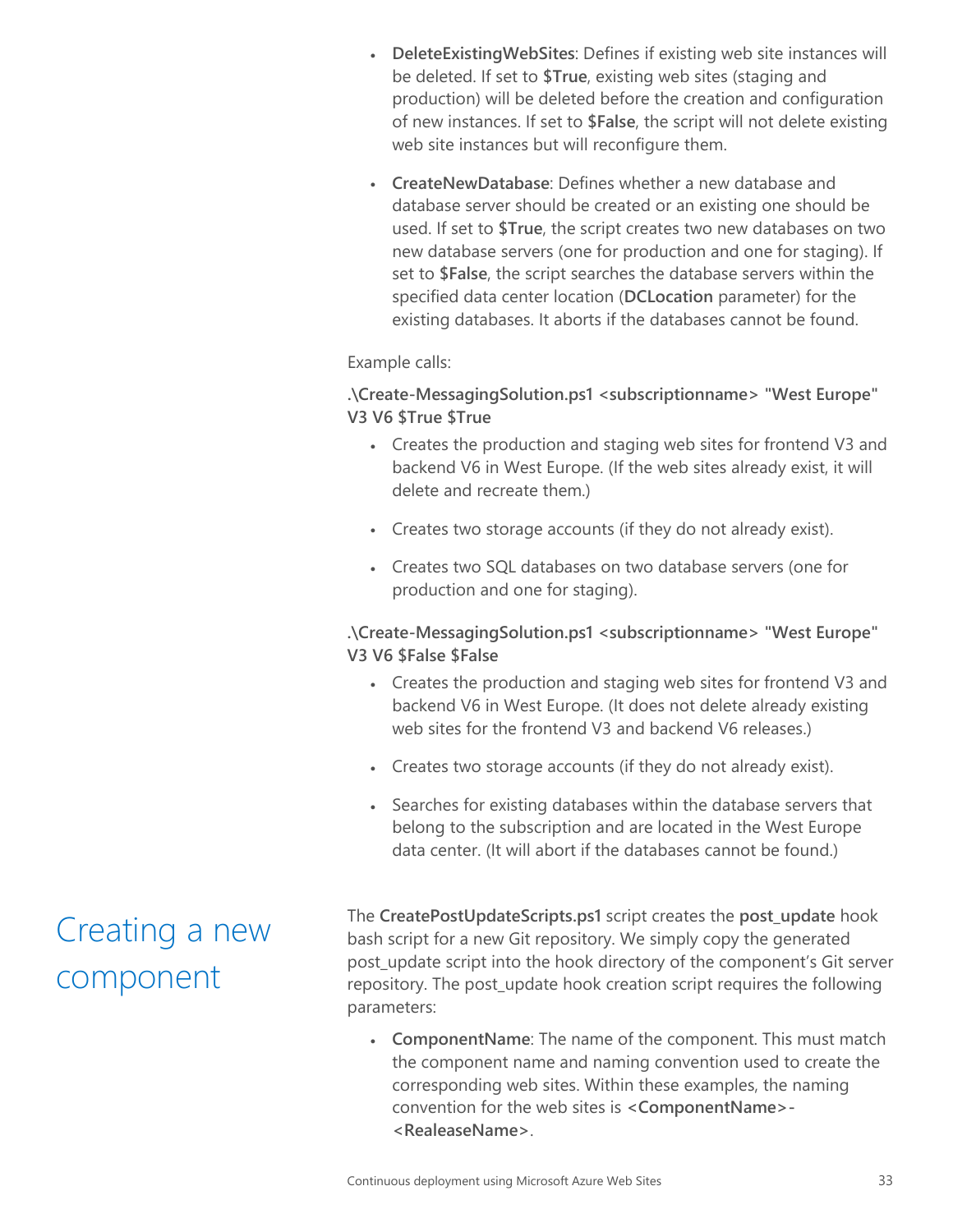- **GitUserName**: The Git user name that is configured to publish to the web site repository.
- **GitPassword**: The corresponding password.

The following two calls create the update hooks for the two components of the messaging solution (**MsgSolCB-Frontend** and **MsgSolCB-Backend**):

- **.\CreatePostUpdateScripts.ps1 MsgSolCB-Frontend UserName PassWord**
- **.\CreatePostUpdateScripts.ps1 MsgSolCB-Backend UserName PassWord**

Once the scripts have been placed in the hook folder of the respective Git server repository, each check-in will trigger deployment to the appropriate web site.

The **Swap-WebSite.ps1** script can be used to swap the staging and production slots while preserving the slot settings. (The original production settings remain with the new production slot, and the original staging settings remain with the new staging slot.) The script requires the following parameters:

- **AzureSubscription**: The name of the subscription where the solution should be deployed to. (Use **azure account list** to see a list of imported subscriptions.)
- **WebSiteName**: The name of the web site to be swapped.

The following call swaps **MsgSolCB-Frontend-V3** with **MsgSolCB-Frontend-V3 (staging)** while preserving the production and staging settings:

 **.\Swap-WebSite.ps1 <subscriptionname> MsgSolCB-Frontend-V3**

# <span id="page-33-1"></span>In closing

Continuous deployment occupies a central role in delivering world-class services and web sites. Many aspects must be considered when building a deployment pipeline. However, regardless of the chosen approach, the following four tenets should be followed:

- **Treat infrastructure as code**: Automate service creation and minimize manual tasks.
- **Automation is not an afterthought**: Invest in automation at the beginning of a project. When a disaster happens, it is already too late.

#### <span id="page-33-0"></span>Swapping a web site